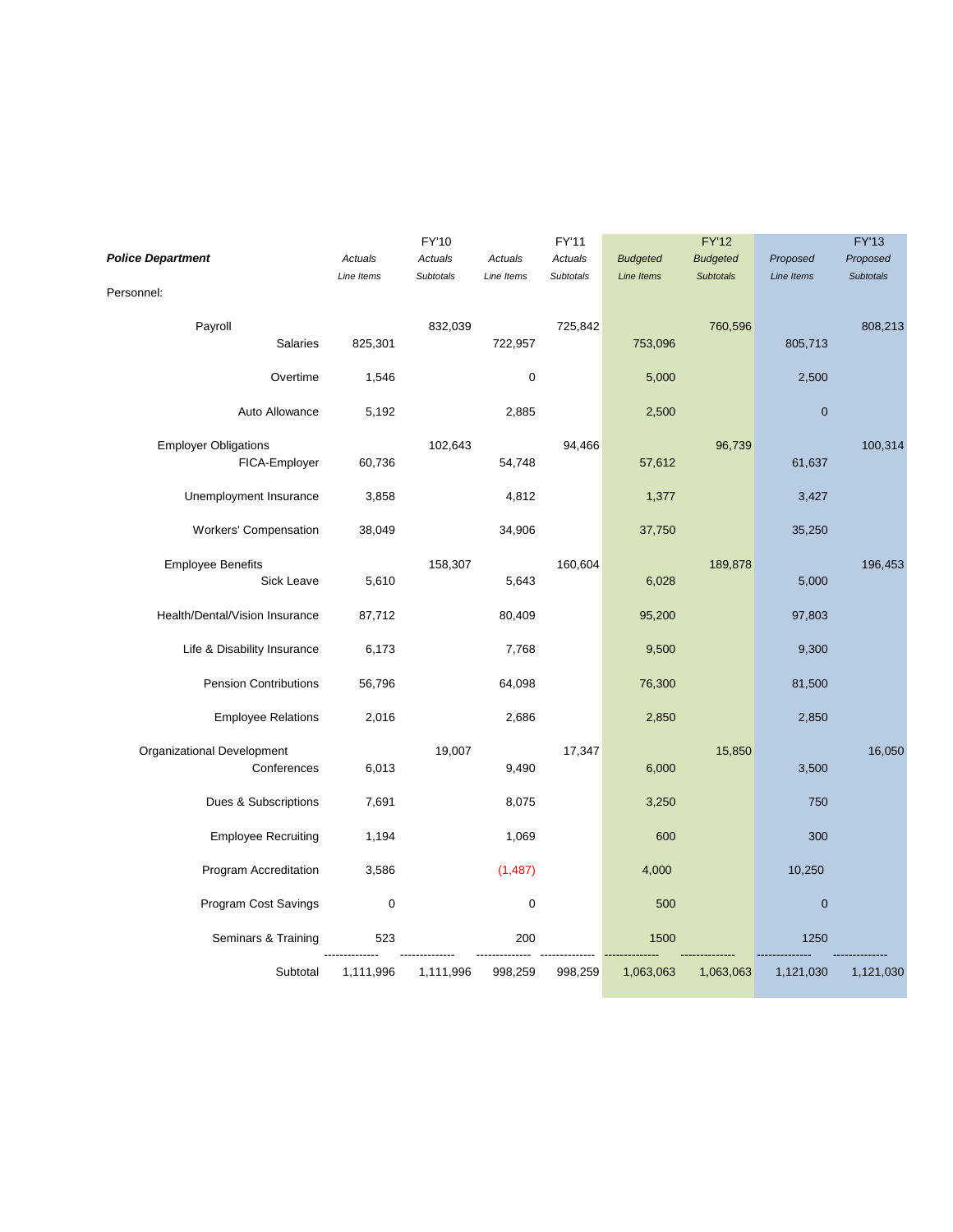| Operations                                           | Actuals<br>Line Items | FY'10<br>Actuals<br>Subtotals | Actuals<br>Line Items | FY'11<br>Actuals<br>Subtotals | <b>Budgeted</b><br>Line Items | <b>FY'12</b><br><b>Budgeted</b><br><b>Subtotals</b> | Proposed<br>Line Items | <b>FY'13</b><br>Proposed<br><b>Subtotals</b> |
|------------------------------------------------------|-----------------------|-------------------------------|-----------------------|-------------------------------|-------------------------------|-----------------------------------------------------|------------------------|----------------------------------------------|
| Communications<br><b>Internet Access</b>             | 491                   | 10,804                        | 450                   | 9,024                         | 600                           | 11,110                                              | 510                    | 9,161                                        |
| Office Phone Usage                                   | 3,451                 |                               | 2,591                 |                               | 2,400                         |                                                     | 3,000                  |                                              |
| Cell Phone Usage                                     | 1,367                 |                               | 906                   |                               | 950                           |                                                     | 1,036                  |                                              |
| CJIS Logins                                          | 980                   |                               | 1,043                 |                               | 1,110                         |                                                     | 1,115                  |                                              |
| <b>MDT Wireless Service</b>                          | 4,515                 |                               | 4,034                 |                               | 6,050                         |                                                     | 3,500                  |                                              |
| General<br><b>Books &amp; Publications</b>           | 138                   | 23,093                        | 29                    | 6,993                         | 150                           | 16,900                                              | 150                    | 14,400                                       |
| <b>Meeting Expenses</b>                              | 0                     |                               | 0                     |                               | $\mathbf 0$                   |                                                     | $\pmb{0}$              |                                              |
| Reimbursements: Mileage/Other                        | 190                   |                               | 89                    |                               | 100                           |                                                     | 100                    |                                              |
| Printing                                             | $\mathbf 0$           |                               | 291                   |                               | 150                           |                                                     | 350                    |                                              |
| Uniforms: Cleaning                                   | 1,614                 |                               | 2,625                 |                               | 3,000                         |                                                     | 2,800                  |                                              |
| Uniforms: Cloth                                      | 2,824                 |                               | 1,179                 |                               | 4,500                         |                                                     | 3,500                  |                                              |
| Uniforms: Equipment                                  | 18,327                |                               | 2,780                 |                               | 9000                          |                                                     | 7500                   |                                              |
| Insurance<br>Police Liability Insurance              | 3,325                 | 6,523                         | 3,230                 | 5,182                         | 3,500                         | 8,200                                               | 3,500                  | 9,000                                        |
| Police Vehicle Insurance                             | 3,198                 |                               | 1,952                 |                               | 4,700                         |                                                     | 5,500                  |                                              |
| <b>Professional Services</b><br>Public Safety(Legal) | 186,313               | 187,284                       | 47,320                | 47,320                        | $\pmb{0}$                     | 850                                                 | $\pmb{0}$              | 850                                          |
| Medicals & Physicals                                 | 971                   |                               | $\pmb{0}$             |                               | 850                           |                                                     | 850                    |                                              |
| Service Contracts<br>Police Copier Service           | 1,561                 | 1,449,764                     | 2,758                 | 1,010,548                     | 1200                          | 1,055,150                                           | 2700                   | 755,950                                      |
| Police Svc Cnt (Radios/Lasers)                       | 708                   |                               | 472                   |                               | 900                           |                                                     | 500                    |                                              |
| <b>Fingerprinting Service</b>                        | $\pmb{0}$             |                               | 0                     |                               | 250                           |                                                     | $\pmb{0}$              |                                              |
| Gun Range                                            | 1,200                 |                               | 1,000                 |                               | 1,300                         |                                                     | 1,250                  |                                              |
| E-Ticket Maintenance                                 | 2,909                 |                               | 1,600                 |                               | 1,500                         |                                                     | 1,500                  |                                              |
| <b>Contractor Processing</b>                         | 1,443,386             |                               | 1,004,718             |                               | 1,050,000                     |                                                     | 750,000                |                                              |
| Supplies<br>Police Office Supplies                   | 7,247                 | 11,242                        | 4,411                 | 5,664                         | 6,500                         | 11,500                                              | 6,000                  | 10,750                                       |
| Small Tools & Supplies                               | 230                   |                               | 485                   |                               | 800                           |                                                     | 550                    |                                              |
| Police Ammunition                                    | 3,765                 |                               | 768                   |                               | 1,200                         |                                                     | 1,200                  |                                              |
| <b>Street Signage</b>                                | $\pmb{0}$             |                               | 0                     |                               | 3000                          |                                                     | 3000                   |                                              |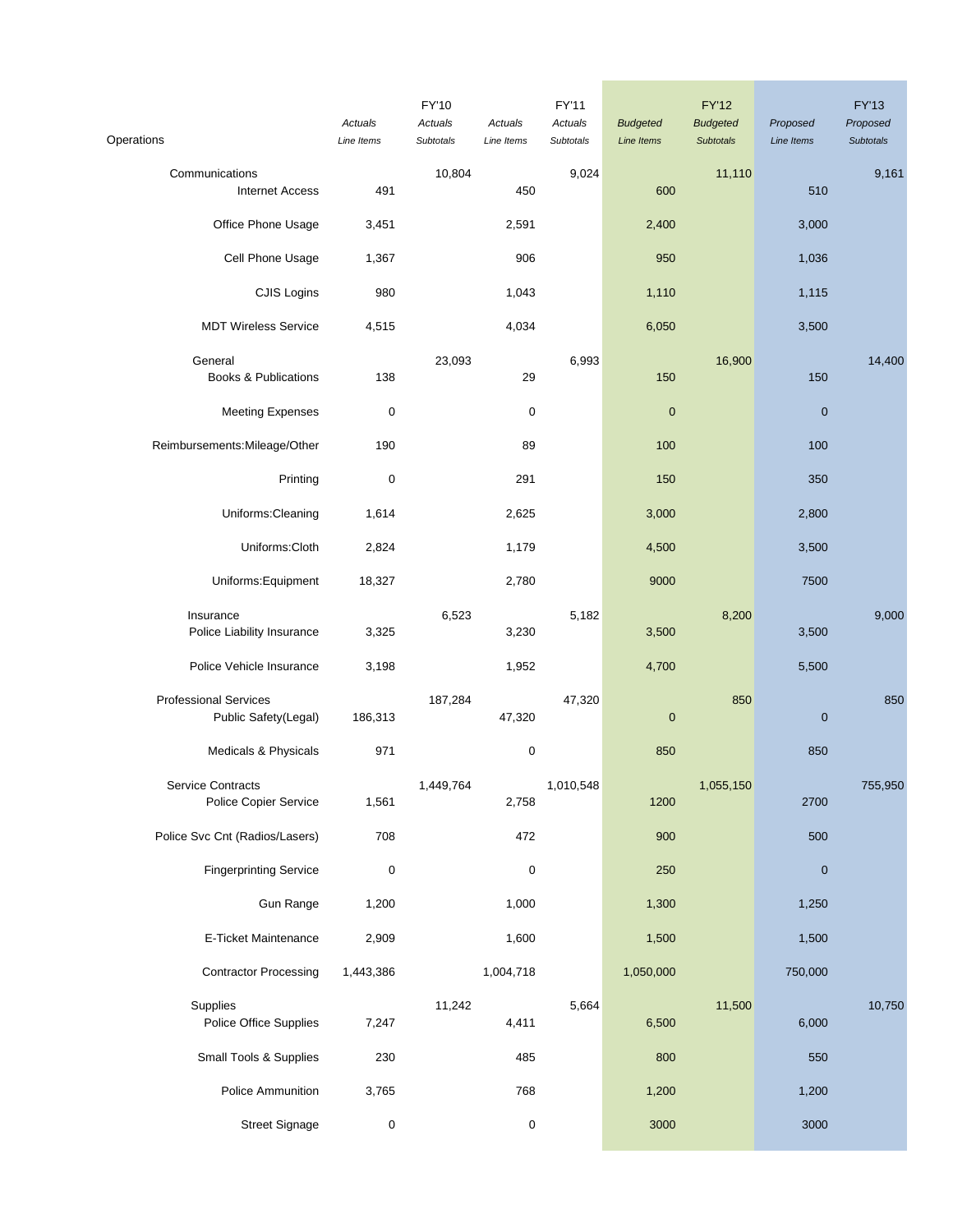| <b>Vehicle Operations</b>               |             | 27,634    |                               | 25,431 |           | 28,000    |             | 24,000    |
|-----------------------------------------|-------------|-----------|-------------------------------|--------|-----------|-----------|-------------|-----------|
| Fuel                                    | 12,247      |           | 11,970                        |        | 15,500    |           | 11,500      |           |
| Maintenance                             | 3,862       |           | 85                            |        | 4,000     |           | 4,000       |           |
| Repairs                                 | 11,525      |           | 13,376                        |        | 8,500     |           | 8,500       |           |
| Equipment M&R                           |             | 285       |                               | 160    |           | 1,750     |             | 1,750     |
| Equipment Repair & Maintenance          | 180         |           | $\mathbf 0$                   |        | 1,500     |           | 1,500       |           |
| Office Equipment & Furniture            | 105         |           | 160                           |        | 250       |           | 250         |           |
| <b>Computer &amp; Technical Support</b> |             | 2,501     |                               | 4,797  |           | 7,300     |             | 5,700     |
| Software Upgrades                       | $\mathbf 0$ |           | 0                             |        | 200       |           | 200         |           |
| Hardware Systems                        | 2,178       |           | 3,482                         |        | 3,000     |           | 3,000       |           |
| <b>Emergency Phone/Security Systems</b> | 1,298       | 1,298     | 0                             |        | 1,600     |           | $\mathbf 0$ |           |
| Installations & Setup                   | 0           |           | 0                             |        | 500       |           | 500         |           |
| SW/Hardware New Sys/Apps                | 323         |           | 1,315                         |        | 2,000     |           | 2,000       |           |
| Subtotal                                | 1,720,428   | 1,720,428 | 1,115,119 1,115,119           |        | 1,140,760 | 1,140,760 | 831.561     | 831,561   |
| <b>Total Police</b>                     | 2,832,424   |           | 2,832,424 2,113,378 2,113,378 |        | 2,203,823 | 2,203,823 | 1,952,591   | 1,952,591 |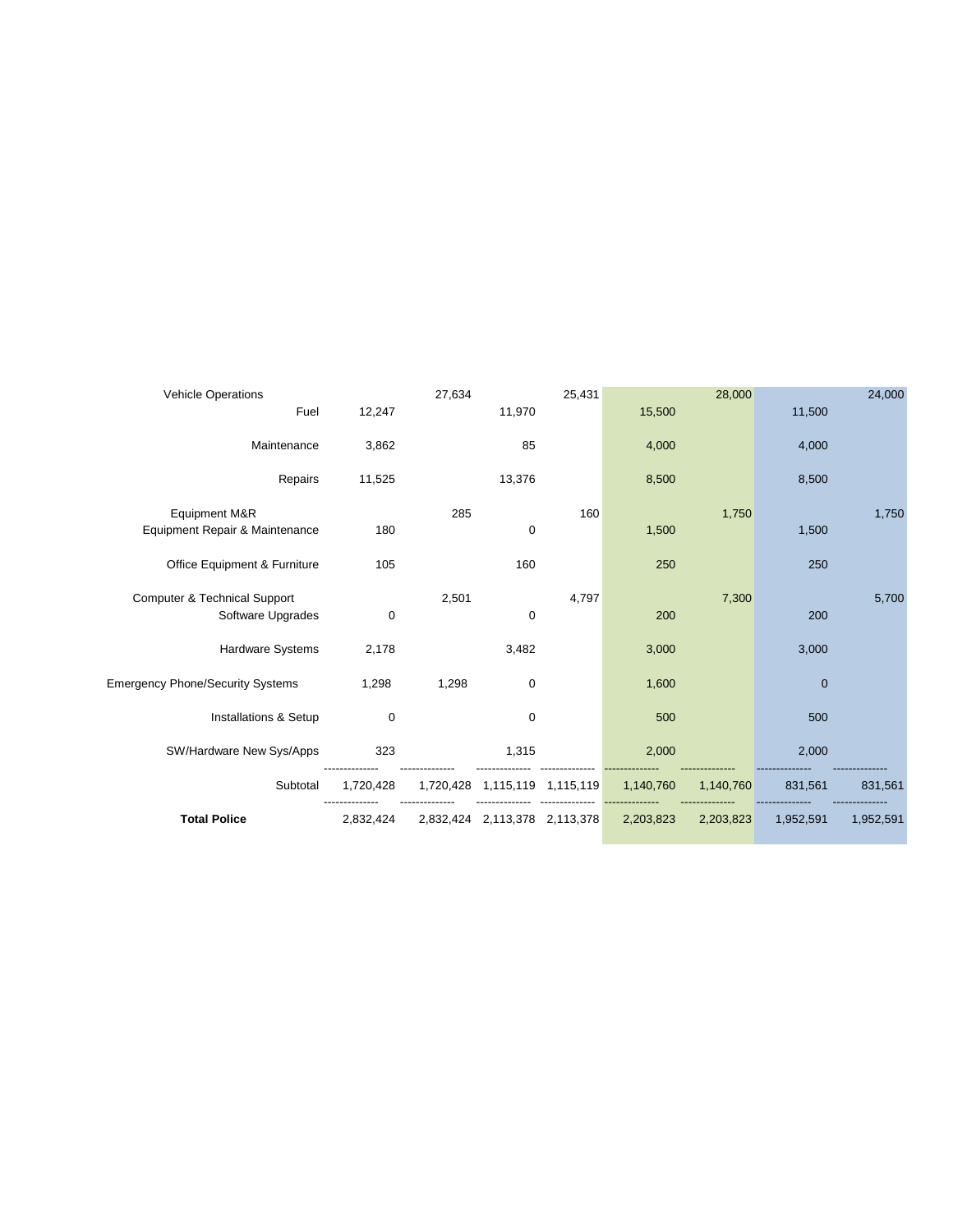|                                |             | FY'10     |             | FY'11     |                   | <b>FY'12</b>     |              | <b>FY'13</b>     |
|--------------------------------|-------------|-----------|-------------|-----------|-------------------|------------------|--------------|------------------|
|                                | Actuals     | Actuals   | Actuals     | Actuals   | <b>Budgeted</b>   | <b>Budgeted</b>  | Proposed     | Proposed         |
| <b>Communications</b>          | Line Items  | Subtotals | Line Items  | Subtotals | <b>Line Items</b> | <b>Subtotals</b> | Line Items   | <b>Subtotals</b> |
| Personnel:                     |             |           |             |           |                   |                  |              |                  |
| Payroll                        |             | 271,298   |             | 283,402   |                   | 299,100          |              | 265,847          |
| <b>Salaries</b>                | 265,992     |           | 283,402     |           | 299,100           |                  | 250,847      |                  |
| Overtime                       | 5,306       |           | $\pmb{0}$   |           | $\mathbf 0$       |                  | 15,000       |                  |
| <b>Employer Obligations</b>    |             | 20,237    |             | 23,906    |                   | 24,515           |              | 20,040           |
| FICA-Employer                  | 18,336      |           | 21,921      |           | 23,565            |                  | 19,190       |                  |
| Unemployment Insurance         | 1,206       |           | 1,280       |           | 300               |                  | 500          |                  |
| <b>Workers' Compensation</b>   | 695         |           | 705         |           | 650               |                  | 350          |                  |
| <b>Employee Benefits</b>       |             | 54,776    |             | 80,259    |                   | 93,455           |              | 76,629           |
| Sick Leave                     | 1,201       |           | 1,934       |           | 1,500             |                  | 1,500        |                  |
| Health/Dental/Vision Insurance | 30,178      |           | 48,312      |           | 63,527            |                  | 44,579       |                  |
| Life & Disability Insurance    | 2,696       |           | 3,647       |           | 3,400             |                  | 2,800        |                  |
| <b>Pension Contributions</b>   | 19,779      |           | 25,135      |           | 24,028            |                  | 26,500       |                  |
| <b>Employee Relations</b>      | 922         |           | 1,231       |           | 1,000             |                  | 1,250        |                  |
| Organizational Development     |             | 1,193     |             | 900       |                   | 800              |              | 225              |
| Conferences                    | $\mathbf 0$ |           | 625         |           | $\mathbf 0$       |                  | $\pmb{0}$    |                  |
| Dues & Subscriptions           | 1,193       |           | 275         |           | 150               |                  | 75           |                  |
| <b>Employee Recruiting</b>     | 0           |           | $\mathbf 0$ |           | 250               |                  | $\mathbf{0}$ |                  |
| Program Cost Savings           | $\pmb{0}$   |           | $\mathbf 0$ |           | 250               |                  | $\mathbf 0$  |                  |
| Seminars & Training            | 0           |           | 0           |           | 150               |                  | 150          |                  |
| Subtotal                       | 347,504     | 347,504   | 388,467     | 388,467   | 417,870           | 417,870          | 362,741      | 362,741          |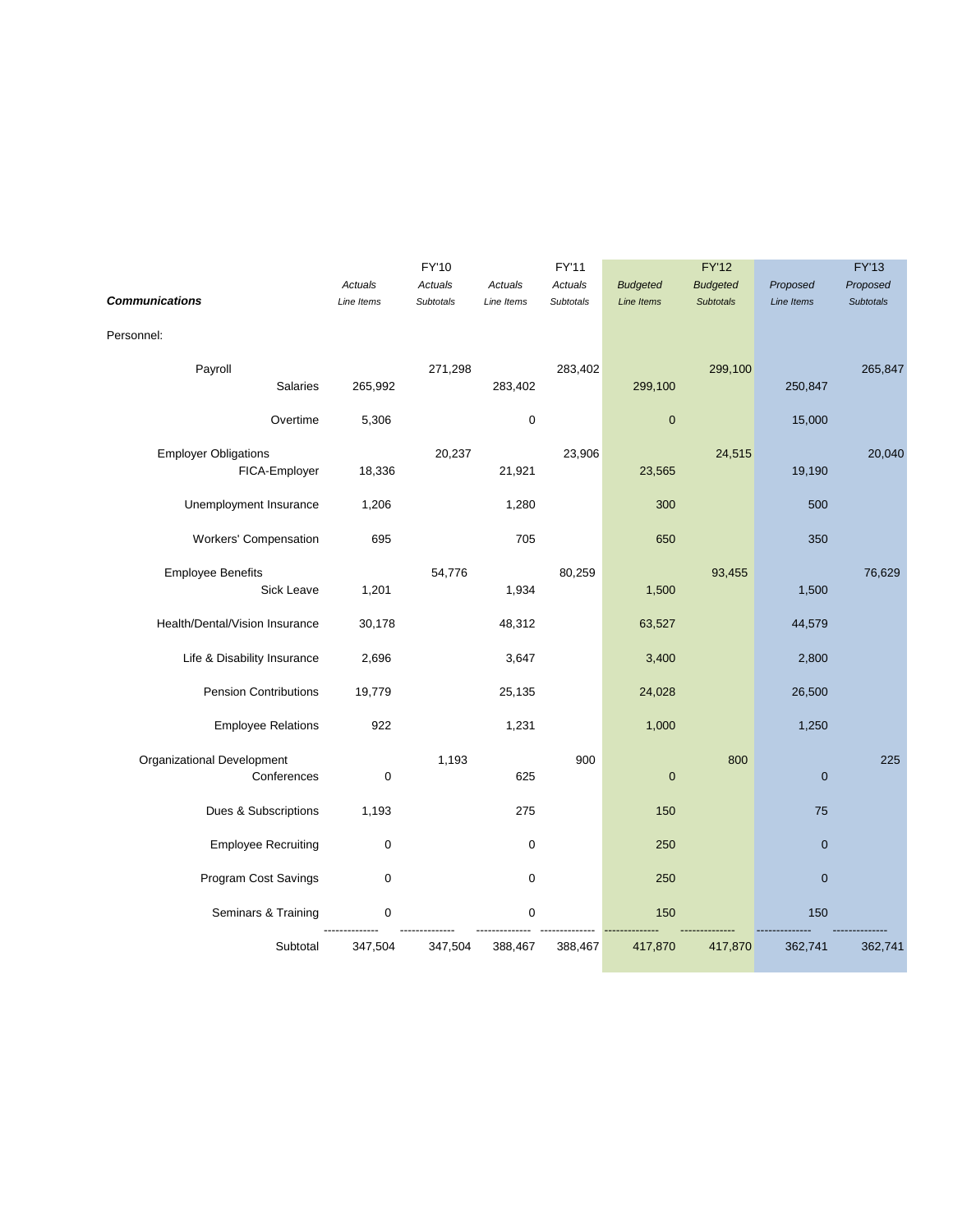|                                                   | Actuals     | <b>FY'10</b><br>Actuals | Actuals    | FY'11<br>Actuals | <b>Budgeted</b>   | <b>FY'12</b><br><b>Budgeted</b> | Proposed   | <b>FY'13</b><br>Proposed |
|---------------------------------------------------|-------------|-------------------------|------------|------------------|-------------------|---------------------------------|------------|--------------------------|
| Operations                                        | Line Items  | Subtotals               | Line Items | Subtotals        | <b>Line Items</b> | <b>Subtotals</b>                | Line Items | Subtotals                |
| Communications<br>Office Phone Usage              | 1,223       | 2,064                   | 1,691      | 1,884            | 1,250             | 1,750                           | 1,250      | 2,240                    |
| Pager Leasing                                     | 143         |                         |            |                  | $\mathbf 0$       |                                 | $\pmb{0}$  |                          |
| Cell Phone Usage                                  | 411         |                         | 88         |                  | $\pmb{0}$         |                                 | 420        |                          |
| CJIS Logins                                       | 287         |                         | 105        |                  | 350               |                                 | 420        |                          |
| General                                           |             | 576                     |            | 306              |                   |                                 |            |                          |
| <b>Books &amp; Publications</b>                   | 0           |                         | 0          |                  | $\pmb{0}$         |                                 | $\pmb{0}$  |                          |
| Uniforms & Laundry                                | 576         |                         | $\pmb{0}$  |                  | $\pmb{0}$         |                                 | $\pmb{0}$  |                          |
| Reimbursements: Milage/Other                      | $\pmb{0}$   |                         | 100        |                  | 50                |                                 | 50         |                          |
| Printing                                          | $\pmb{0}$   |                         | 206        |                  | 100               |                                 | 100        |                          |
| <b>Service Contracts</b><br>Comm Ctr Svc Cnt      | 1,674       | 13,350                  | 1,775      | 13,451           | 1,850             | 14,850                          | 1,850      | 13,850                   |
| Comm Center(other)                                | $\pmb{0}$   |                         | $\pmb{0}$  |                  | $\pmb{0}$         |                                 | $\pmb{0}$  |                          |
| RMS/CAD/Mobile Software                           | 11,676      |                         | 11,676     |                  | 13,000            |                                 | 12,000     |                          |
| Supplies                                          |             | 2,106                   |            | 2,060            |                   | 2,000                           |            | 1,500                    |
| Comm Ctr Office Supplies                          | 2,106       |                         | 2,060      |                  | 2,000             |                                 | 1,500      |                          |
| Small Tools & Supplies                            | $\pmb{0}$   |                         | $\pmb{0}$  |                  | $\pmb{0}$         |                                 | $\pmb{0}$  |                          |
| Equipment M&R<br>Equipment Repair & Maintenance   | 275         | 275                     | $\pmb{0}$  | 0                | 2,250             | 2,250                           | 2,250      | 2,250                    |
| Computer & Technical Support<br>Software Upgrades | $\pmb{0}$   | 209                     | 0          | 1,715            | $\pmb{0}$         | 1,500                           | $\pmb{0}$  | 1,900                    |
| Office Equipment & Furniture                      | 209         |                         | 265        |                  | 250               |                                 | 250        |                          |
| Hardware Systems                                  |             |                         |            |                  |                   |                                 | 500        |                          |
| Installations, Setup & Support                    | $\mathbf 0$ |                         | 140        |                  | 250               |                                 | 150        |                          |
| SW/Hardware New Sys/Apps                          | 0           |                         | 1,310      |                  | 1,000             |                                 | 1,000      |                          |
| Subtotal                                          | 18,580      | 18,580                  | 19,416     | 19,416           | 22,350            | 22,350                          | 21,740     | 21,740                   |
| <b>Total Communications</b>                       | 366,084     | 366,084                 | 407,883    | 407,883          | 440,220           | 440,220                         | 384,481    | 384,481                  |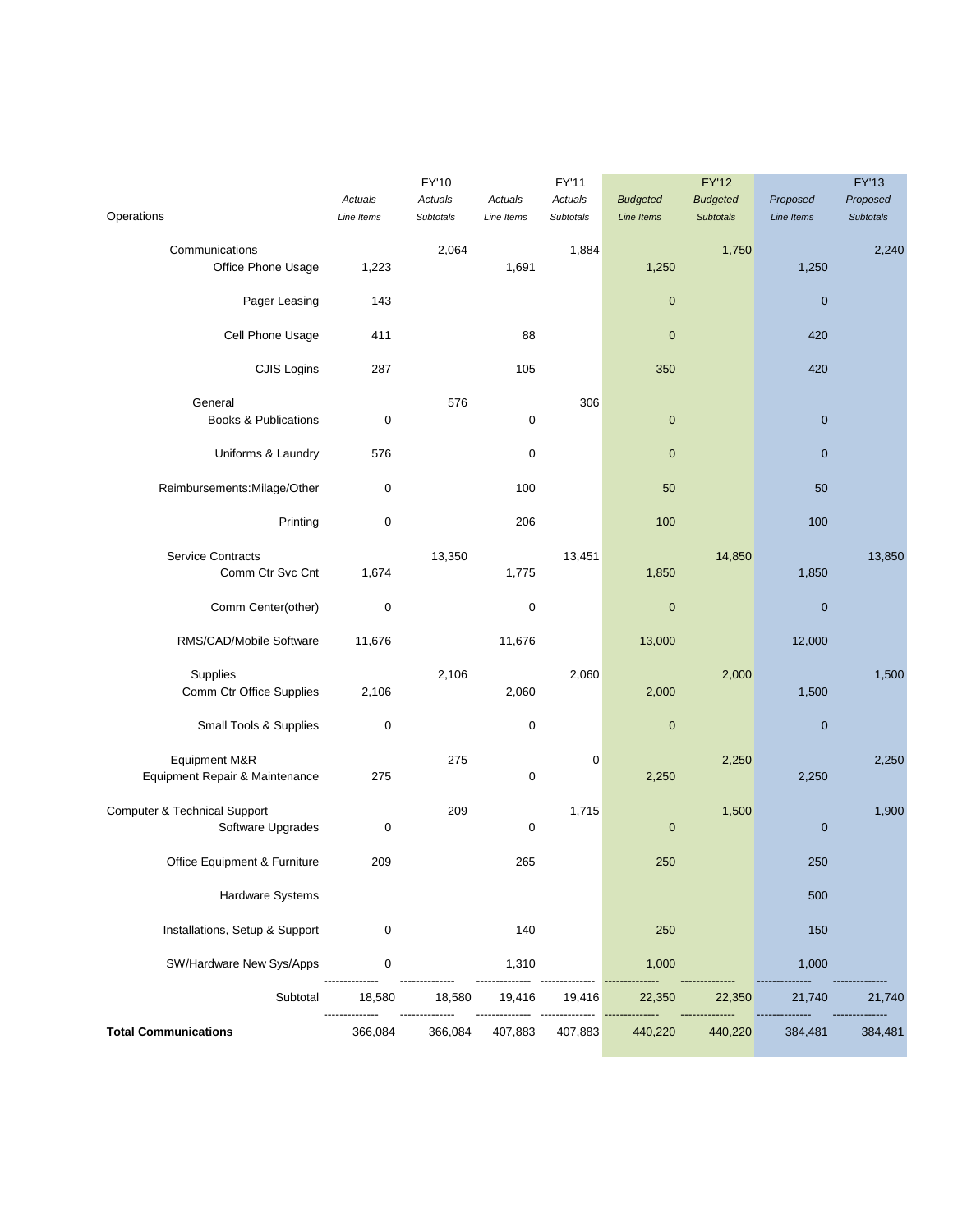|                                |             | FY'10            |                  | FY'11     |                   | <b>FY'12</b>     |             | <b>FY'13</b>     |
|--------------------------------|-------------|------------------|------------------|-----------|-------------------|------------------|-------------|------------------|
| <b>Public Works</b>            | Actuals     | Actuals          | Actuals          | Actuals   | <b>Budgeted</b>   | <b>Budgeted</b>  | Proposed    | Proposed         |
|                                | Line Items  | <b>Subtotals</b> | Line Items       | Subtotals | <b>Line Items</b> | <b>Subtotals</b> | Line Items  | <b>Subtotals</b> |
| Personnel:                     |             |                  |                  |           |                   |                  |             |                  |
| Payroll                        |             | 473,627          |                  | 370,912   |                   | 369,880          |             | 383,935          |
| Salaries                       | 450,785     |                  | 370,912          |           | 367,880           |                  | 382,935     |                  |
| Overtime                       | 22,842      |                  | $\boldsymbol{0}$ |           | 2,000             |                  | 1,000       |                  |
| Auto Allowance                 | $\mathbf 0$ |                  | $\mathbf 0$      |           | $\pmb{0}$         |                  | $\pmb{0}$   |                  |
| <b>Employer Obligations</b>    |             | 59,980           |                  | 49,790    |                   | 48,610           |             | 44,762           |
| FICA-Employer                  | 36,342      |                  | 28,975           |           | 28,260            |                  | 29,412      |                  |
| Unemployment Insurance         | 1,467       |                  | 1,740            |           | 350               |                  | 350         |                  |
| Workers' Compensation          | 22,171      |                  | 19,075           |           | 20,000            |                  | 15,000      |                  |
|                                |             |                  |                  |           |                   |                  |             |                  |
| <b>Employee Benefits</b>       |             | 86,409           |                  | 89,307    |                   | 105,600          |             | 103,380          |
| Sick Leave                     | 1,335       |                  | 2,239            |           | 2,000             |                  | 2,000       |                  |
| Health/Dental/Vision Insurance | 45,922      |                  | 44,259           |           | 59,600            |                  | 56,080      |                  |
| Life & Disability Insurance    | 1,171       |                  | 4,511            |           | 5,000             |                  | 4,500       |                  |
| <b>Pension Contributions</b>   | 37,026      |                  | 36,653           |           | 37,200            |                  | 39,000      |                  |
| <b>Employee Relations</b>      | 955         |                  | 1,645            |           | 1,800             |                  | 1,800       |                  |
| <b>Temporary Labor</b>         |             | 4,968            |                  | 6,438     |                   | 10,000           |             | 10,000           |
| Contract Labor/Temp Staff      | 4,968       |                  | 6,438            |           | 10,000            |                  | 10,000      |                  |
| Organizational Development     |             | 837              |                  | 0         |                   | 500              |             | 250              |
| Dues & Subscriptions           | 71          |                  | $\mathbf 0$      |           | $\pmb{0}$         |                  | $\pmb{0}$   |                  |
| Program Cost Savings           | 250         |                  | $\mathbf 0$      |           | 250               |                  | $\mathbf 0$ |                  |
| Seminars & Training            | 516         |                  | $\pmb{0}$        |           | 250               |                  | 250         |                  |
|                                |             |                  |                  |           |                   |                  |             |                  |
| Subtotal                       | 625,821     | 625,821          | 516,447          | 516,447   | 534,590           | 534,590          | 542,327     | 542,327          |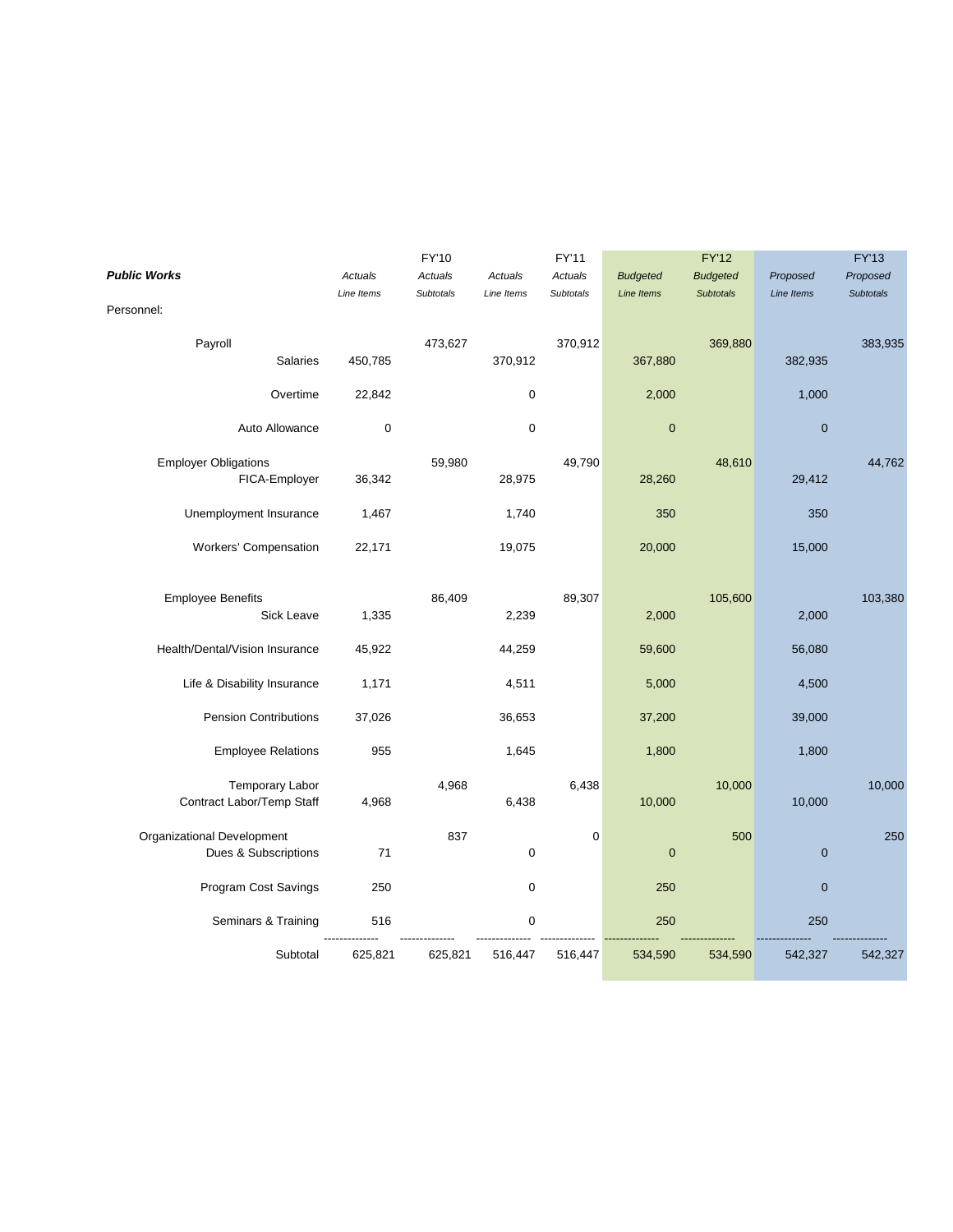|                                                      |                       | FY'10                |                       | <b>FY'11</b>         |                                      | <b>FY'12</b>                        |                        | <b>FY'13</b>                 |
|------------------------------------------------------|-----------------------|----------------------|-----------------------|----------------------|--------------------------------------|-------------------------------------|------------------------|------------------------------|
| Operations                                           | Actuals<br>Line Items | Actuals<br>Subtotals | Actuals<br>Line Items | Actuals<br>Subtotals | <b>Budgeted</b><br><b>Line Items</b> | <b>Budgeted</b><br><b>Subtotals</b> | Proposed<br>Line Items | Proposed<br><b>Subtotals</b> |
| Communications<br>Pager Leasing                      |                       | 3,980                |                       | 3,999                | $\mathbf 0$                          | 4,450                               | $\theta$               | 3,950                        |
| Office Phone Usage                                   | 742                   |                      | 0                     |                      | 450                                  |                                     | 450                    |                              |
| Cell Phone Usage                                     | 3,238                 |                      | 3,999                 |                      | 4,000                                |                                     | 3,500                  |                              |
|                                                      |                       |                      |                       |                      |                                      |                                     |                        |                              |
| Refuse & Recycling<br><b>Brush</b>                   | 13,687                | 242,475              | 20,431                | 244,334              | 18,000                               | 261,500                             | 20,000                 | 249,000                      |
| Leaves                                               | 10,076                |                      | 6,783                 |                      | 5,000                                |                                     | 10,000                 |                              |
| Recycling                                            | 0                     |                      | 0                     |                      | $\mathbf 0$                          |                                     | $\mathbf 0$            |                              |
| Refuse                                               | 52,443                |                      | 50,376                |                      | 70,000                               |                                     | 65,000                 |                              |
| <b>Contract Collection: Refuse</b>                   | 95,504                |                      | 96,207                |                      | 95,000                               |                                     | 90,000                 |                              |
| <b>Contract Collection: Recycling</b>                | 70,537                |                      | 70,537                |                      | 72,500                               |                                     | 63,000                 |                              |
| <b>Contract Collection:Leaf Collection</b>           | 228                   |                      | $\pmb{0}$             |                      | 1,000                                |                                     | 1,000                  |                              |
| General<br>Traffic & Street Signage                  | 2,431                 | 4,581                | 6,646                 | 8,128                | 0                                    | 2,500                               | $\theta$               | 2,250                        |
| <b>Public Works Uniforms</b>                         | 2,150                 |                      | 1,482                 |                      | 2,500                                |                                     | 2,250                  |                              |
| Insurance<br>Public Works Vehicle Ins.               | 4,513                 | 4,513                | 3,481                 | 3,481                | 4,000                                | 4,000                               | 4,000                  | 4,000                        |
| <b>Professional Services</b><br>Medicals & Physicals | $\pmb{0}$             | 0                    | $\pmb{0}$             | 0                    | $\pmb{0}$                            | $\bf{0}$                            | $\pmb{0}$              | $\mathbf{0}$                 |
| <b>Weather Events</b><br><b>Weather Events:Labor</b> | 30,536                | 59,187               | 5,618                 | 17,883               | 5,000                                | 14,000                              | 5,000                  | 14,000                       |
| <b>Weather Events: Material</b>                      | 20,335                |                      | 11,100                |                      | 8,000                                |                                     | 8,000                  |                              |
| Weather Events: Equipment                            | 8,316                 |                      | 1,165                 |                      | 1,000                                |                                     | 1,000                  |                              |
| Supplies<br>Tools & Supplies                         | 3,677                 | 3,677                | 2,423                 | 2,423                | 7,500                                | 7,500                               | 5,250                  | 5,250                        |
| <b>Vehicle Operations</b><br>Fuel                    | 7,649                 | 17,455               | 7,175                 | 19,266               | 7,500                                | 19,000                              | 7,500                  | 22,000                       |
| Maintenance                                          | 1,175                 |                      | 245                   |                      | 2,500                                |                                     | 2,500                  |                              |
| Parts & Supplies                                     | 2,507                 |                      | 3,679                 |                      | 4,000                                |                                     | 6,000                  |                              |
| Repairs                                              | 6,124                 |                      | 8,167                 |                      | 5,000                                |                                     | 6,000                  |                              |
| Equipment M&R<br>Equipment Repair & Maintenance      | 742                   | 742                  | 0                     | 0                    | 750                                  | 750                                 | 750                    | 750                          |
| Subtotal                                             | 336,610               | 336,610              | 299,514               | 299,514              | 313,700                              | 313,700                             | 301,200                | 301,200                      |
| <b>Total Public Works</b>                            | 962,431               | 962,431              | 815,961               | 815,961              | 848,290                              | 848,290                             | 843,527                | 843,527                      |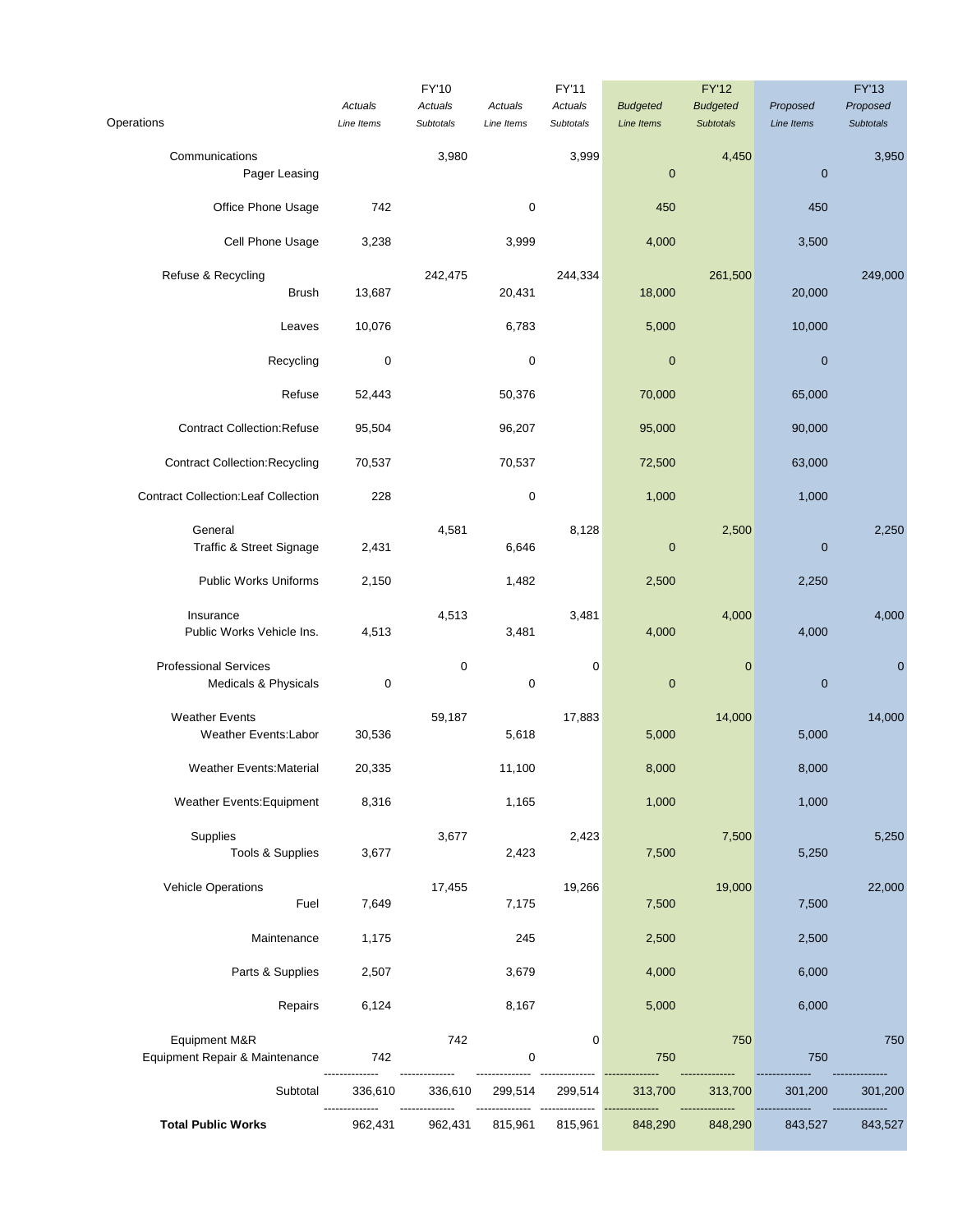|                                              |             | FY'10            |            | FY'11     |                 | <b>FY'12</b>     |            | <b>FY'13</b>     |
|----------------------------------------------|-------------|------------------|------------|-----------|-----------------|------------------|------------|------------------|
|                                              | Actuals     | Actuals          | Actuals    | Actuals   | <b>Budgeted</b> | <b>Budgeted</b>  | Proposed   | Proposed         |
| <b>Capital Contracts</b>                     | Line Items  | <b>Subtotals</b> | Line Items | Subtotals | Line Items      | <b>Subtotals</b> | Line Items | <b>Subtotals</b> |
| Personnel:                                   |             |                  |            |           |                 |                  |            |                  |
| Payroll<br><b>Salaries</b>                   | 71,194      | 71,194           | 79,394     | 79,394    | 83,918          | 83,918           | 87,184     | 87,184           |
| <b>Employer Obligations</b><br>FICA-Employer | 5,263       | 5,524            | 5,541      | 5,864     | 6,420           | 7,053            | 6,660      | 7,097            |
| Unemployment Insurance                       | $\mathbf 0$ |                  | 0          |           | 52              |                  | 52         |                  |
| <b>Workers' Compensation</b>                 | 261         |                  | 323        |           | 581             |                  | 385        |                  |
| <b>Employee Benefits</b><br>Sick Leave       | 867         | 18,292           | 904        | 21,905    | 1,715           | 29,898           | 1,715      | 26,619           |
| Health/Dental/Vision Insurance               | 12,102      |                  | 11,933     |           | 18,600          |                  | 15,099     |                  |
| Life & Disability Insurance                  | $-1,142$    |                  | 686        |           | 978             |                  | 850        |                  |
| <b>Pension Contributions</b>                 | 6,341       |                  | 8,128      |           | 8,420           |                  | 8,700      |                  |
| <b>Employee Relations</b>                    | 124         |                  | 254        |           | 185             |                  | 255        |                  |
| Organizational Development                   |             | 118              |            | 225       |                 | 1,425            |            | 2,750            |
| Dues & Subscriptions                         | 63          |                  | 170        |           | 200             |                  | 175        |                  |
| Conferences                                  | 55          |                  | 55         |           | 750             |                  | 600        |                  |
| Seminars & Training                          | 0           |                  | 0          |           | 475             |                  | 1,975      |                  |
| Subtotal                                     | 95,128      | 95,128           | 107,388    | 107,388   | 122,294         | 122,294          | 123,650    | 123,650          |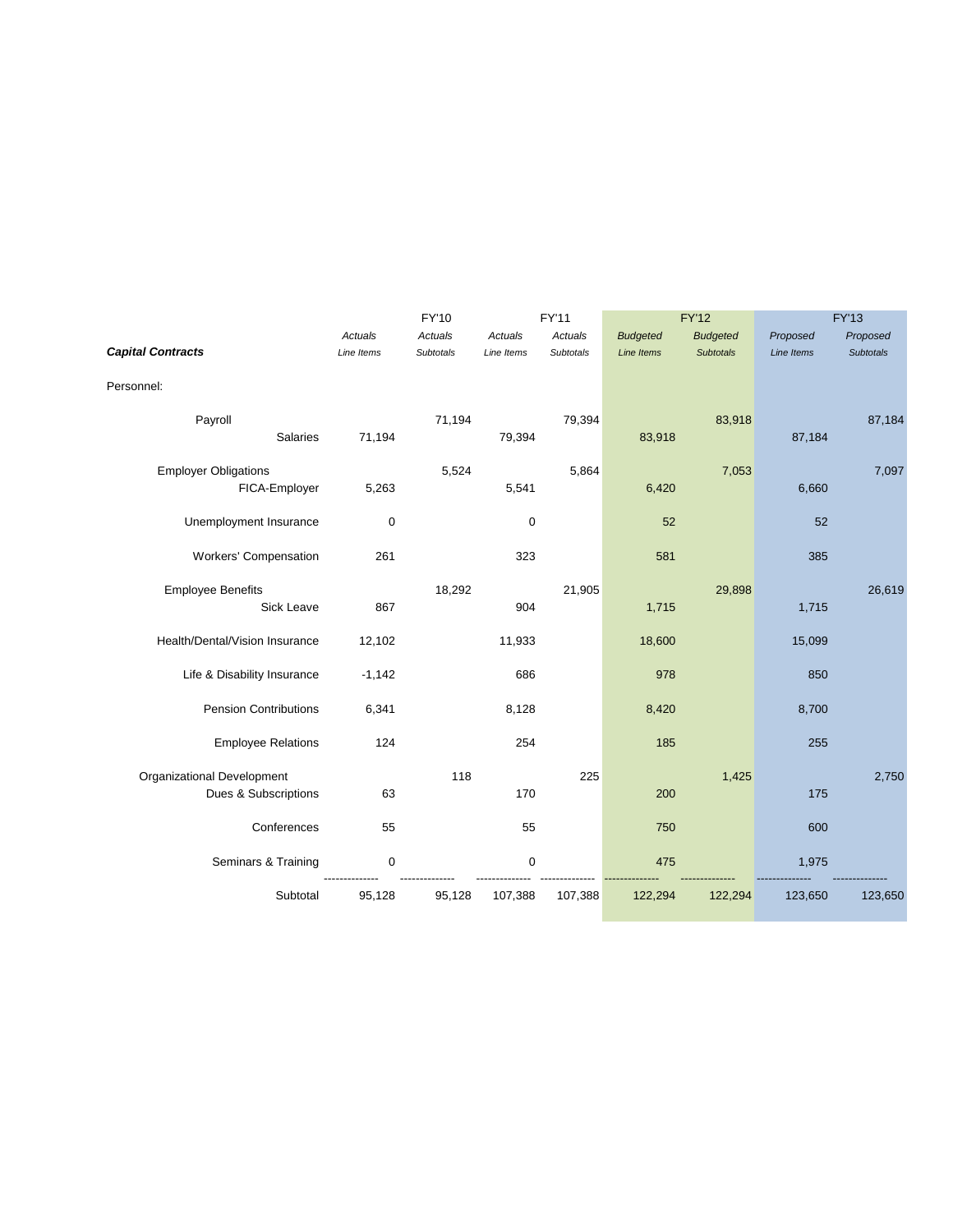|                                                        |                       | FY'10                |                       | FY'11                |                               | <b>FY'12</b>                        |                        | <b>FY'13</b>                 |
|--------------------------------------------------------|-----------------------|----------------------|-----------------------|----------------------|-------------------------------|-------------------------------------|------------------------|------------------------------|
|                                                        | Actuals<br>Line Items | Actuals<br>Subtotals | Actuals<br>Line Items | Actuals<br>Subtotals | <b>Budgeted</b><br>Line Items | <b>Budgeted</b><br><b>Subtotals</b> | Proposed<br>Line Items | Proposed<br><b>Subtotals</b> |
| Operations                                             |                       |                      |                       |                      |                               |                                     |                        |                              |
| Communications<br>Office Phone Usage                   | 560                   | 1,268                | 685                   | 1,546                | 900                           | 3,000                               | 950                    | 2,210                        |
| Cell Phone Usage                                       | 708                   |                      | 861                   |                      | 1,200                         |                                     | 700                    |                              |
| Wireless                                               | $\pmb{0}$             |                      | $\mathbf 0$           |                      | 900                           |                                     | 560                    |                              |
| <b>Service Contracts</b><br>Plotter                    | 1,500                 | 1,500                | 2,325                 | 2,325                | 1,650                         | 1,650                               | $\mathbf 0$            | $\mathbf 0$                  |
| Supplies<br><b>Office Supplies</b>                     | 1,821                 | 1,943                | 1,502                 | 1,502                | 2,750                         | 2,750                               | 2,050                  | 2,050                        |
| Small Tools & Supplies                                 | 122                   |                      | 0                     |                      | $\pmb{0}$                     |                                     | $\mathbf 0$            |                              |
| Insurance<br>Vehicle                                   | $\pmb{0}$             | 0                    | $\mathbf 0$           | $\mathbf 0$          | 300                           | 300                                 | 300                    | 300                          |
| <b>Professional Services</b><br>Legal: General Counsel | 4,062                 | 4,062                | 1,513                 | 1,513                | 0                             | 5,500                               | $\mathbf 0$            | 2,000                        |
| Legal:Notices                                          | 0                     |                      | 0                     |                      | 5,500                         |                                     | 2,000                  |                              |
| Vehicle Operations<br>Fuel                             | $\mathbf 0$           | 0                    | $\pmb{0}$             | $\mathbf 0$          | 140                           | 640                                 | 200                    | 600                          |
| Maintenece & Repair                                    | 0                     |                      | 0                     |                      | 500                           |                                     | 400                    |                              |
| Equipment M&R<br>Equipment Repair & Maintenance        | 146                   | 146                  | 0                     | $\mathbf 0$          | 100                           | 100                                 | 100                    | 100                          |
| Computer & Technical Support<br>Software Upgrades      | 0                     | 1,553                | 0                     | 1,707                | 1,000                         | 3,530                               | 1,000                  | 3,430                        |
| Office Equipment & Furniture                           | 0                     |                      | 0                     |                      | 130                           |                                     | 130                    |                              |
| Installations, Setup & Support                         | 0                     |                      | 0                     |                      | 200                           |                                     | 200                    |                              |
| Peripherals                                            | 0                     |                      | 0                     |                      | 300                           |                                     | 300                    |                              |
| Hardware Systems                                       | 1,553                 |                      | 1,607                 |                      | 1,600                         |                                     | 1,500                  |                              |
| SW/Hardware New Sys/Apps                               | $\mathbf 0$           |                      | 100                   |                      | 300                           |                                     | 300                    |                              |
| Subtotal                                               | 10,472                | 10,472               | 8,593                 | 8,593                | 17,470                        | 17,470                              | 10,690                 | 10,690                       |
| <b>Total Capital Contracts</b>                         | 105,600               | 105,600              | 115,981               | 115,981              | 139,764                       | 139,764                             | 134,340                | 134,340                      |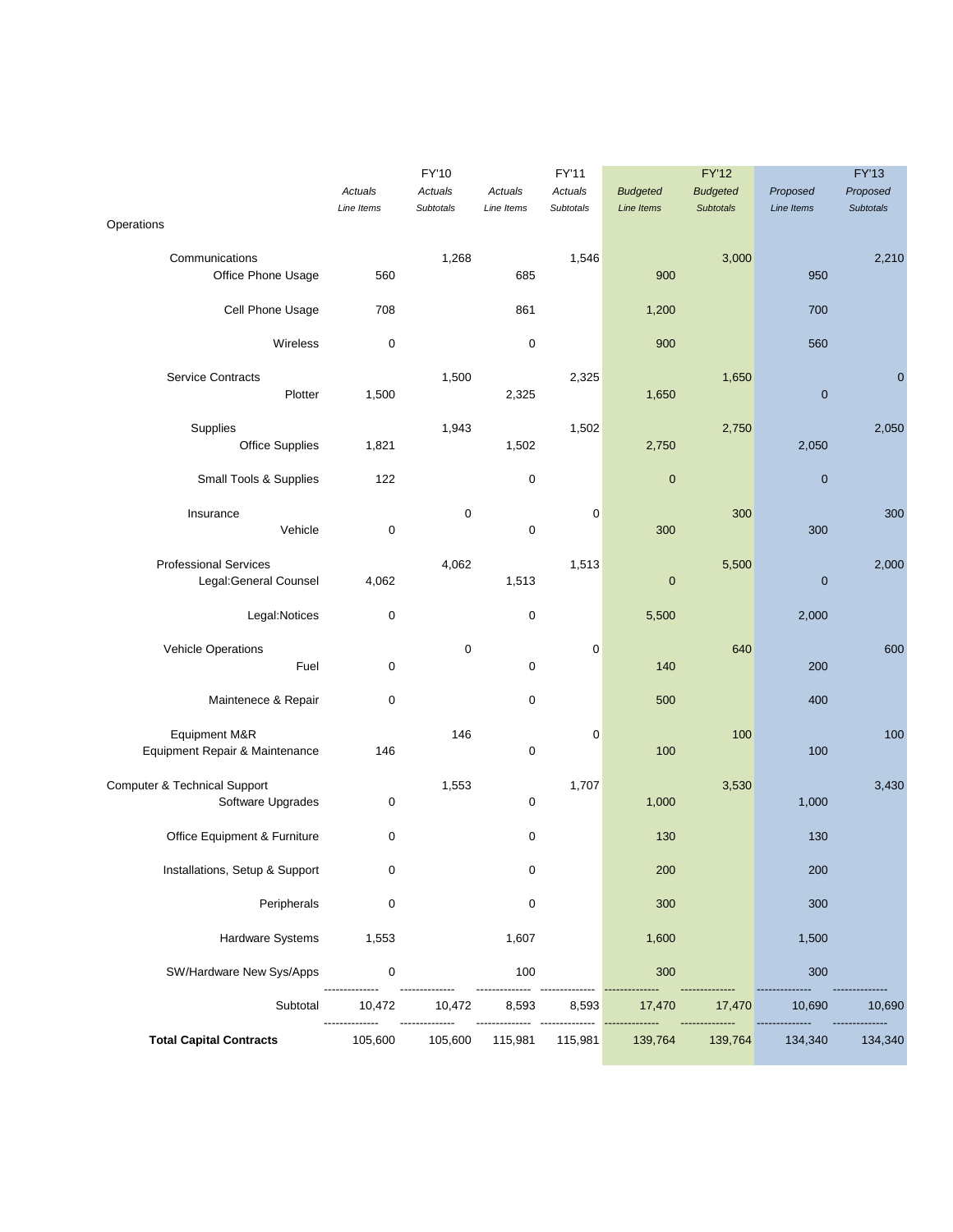|                                |                  | FY'10     |             | FY'11     |                   | <b>FY'12</b>     |                  | <b>FY'13</b>     |
|--------------------------------|------------------|-----------|-------------|-----------|-------------------|------------------|------------------|------------------|
|                                | Actuals          | Actuals   | Actuals     | Actuals   | <b>Budgeted</b>   | <b>Budgeted</b>  | Proposed         | Proposed         |
| <b>Administration</b>          | Line Items       | Subtotals | Line Items  | Subtotals | <b>Line Items</b> | <b>Subtotals</b> | Line Items       | <b>Subtotals</b> |
| Personnel:                     |                  |           |             |           |                   |                  |                  |                  |
| Payroll                        |                  | 334,342   |             | 297,443   |                   | 312,312          |                  | 307,480          |
| <b>Salaries</b>                | 330,688          |           | 292,251     |           | 302,312           |                  | 304,480          |                  |
| Overtime                       | $\boldsymbol{0}$ |           | $\pmb{0}$   |           | 5,000             |                  | 3,000            |                  |
| Auto Allowance                 | 3,654            |           | 5,192       |           | 5,000             |                  | $\pmb{0}$        |                  |
| <b>Employer Obligations</b>    |                  | 27,752    |             | 23,941    |                   | 25,613           |                  | 24,592           |
| FICA-Employer                  | 24,153           |           | 22,004      |           | 23,126            |                  | 22,992           |                  |
| Unemployment Insurance         | 2,700            |           | 893         |           | 1,500             |                  | 850              |                  |
| Workers' Compensation          | 899              |           | 1,044       |           | 987               |                  | 750              |                  |
| <b>Employee Benefits</b>       |                  | 68,727    |             | 63,628    |                   | 72,057           |                  | 71,852           |
| Sick Leave                     | $\mathbf 0$      |           | 2,209       |           | 2,210             |                  | 2,210            |                  |
| Health/Dental/Vision Insurance | 44,140           |           | 32,437      |           | 39,097            |                  | 36,217           |                  |
| Life & Disability Insurance    | 3,531            |           | 2,791       |           | 3,200             |                  | 2,500            |                  |
| <b>Pension Contributions</b>   | 19,946           |           | 25,078      |           | 26,590            |                  | 29,750           |                  |
| <b>Employee Relations</b>      | 1,110            |           | 1,113       |           | 960               |                  | 1,175            |                  |
| Organizational Development     |                  | 16,504    |             | 20,275    |                   | 19,250           |                  | 19,100           |
| Conferences                    | 2,718            |           | 2,969       |           | 5,000             |                  | 5,250            |                  |
| Dues & Subscriptions           | 12,642           |           | 5,046       |           | 13,000            |                  | 13,000           |                  |
| <b>Employee Recruiting</b>     | 770              |           | 12,260      |           | 250               |                  | 100              |                  |
| Program Cost Savings           | $\mathbf 0$      |           | $\mathbf 0$ |           | 250               |                  | $\boldsymbol{0}$ |                  |
| Seminars & Training            | 374              |           | $\mathbf 0$ |           | 750               |                  | 750              |                  |
| Subtotal                       | 447,325          | 447,325   | 405,287     | 405,287   | 429,232           | 429,232          | 423,024          | 423,024          |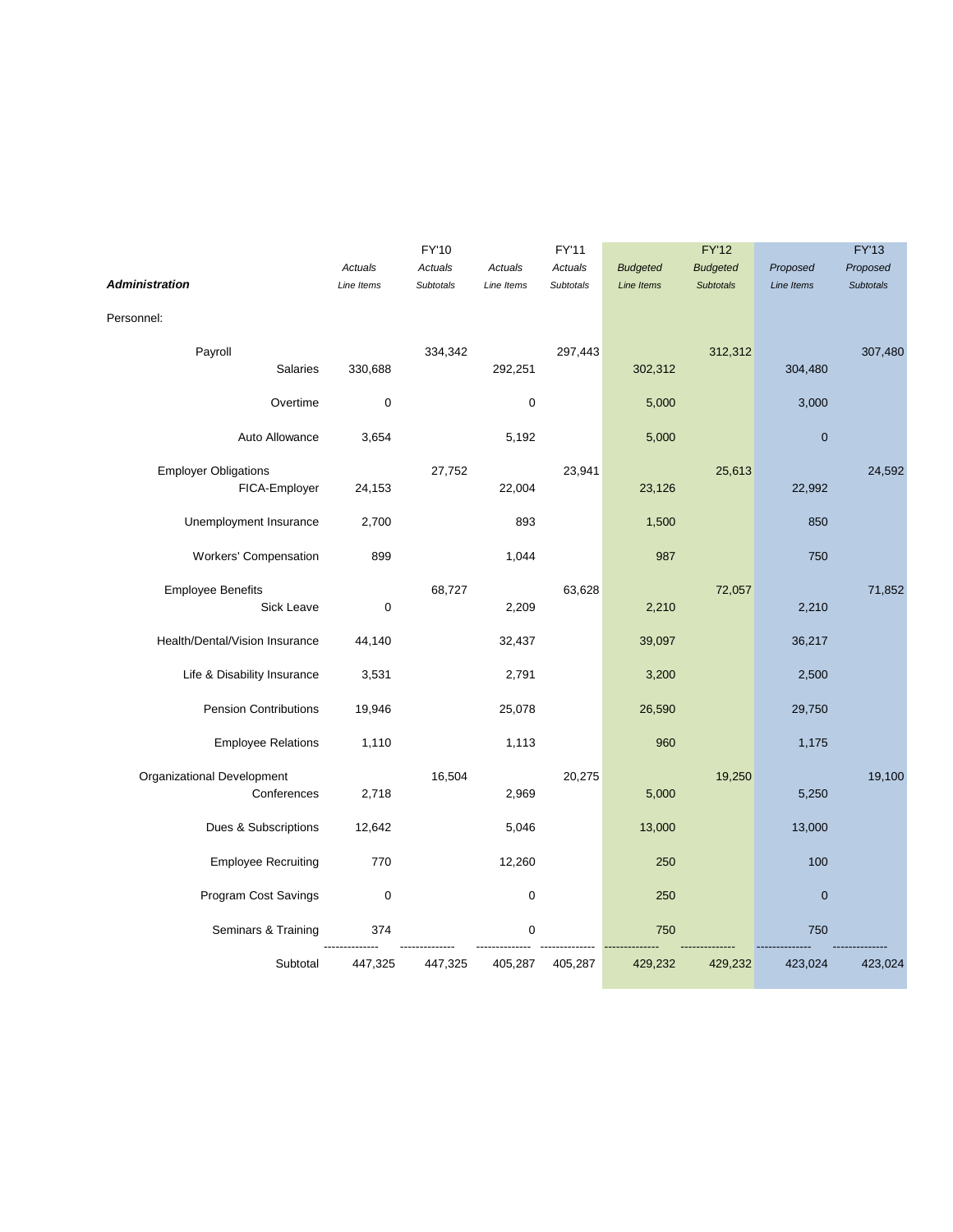|                               | FY'10      |           |                | FY'11     | <b>FY'12</b>    |                  | <b>FY'13</b> |                  |
|-------------------------------|------------|-----------|----------------|-----------|-----------------|------------------|--------------|------------------|
|                               | Actuals    | Actuals   | Actuals        | Actuals   | <b>Budgeted</b> | <b>Budgeted</b>  | Proposed     | Proposed         |
|                               | Line Items | Subtotals | Line Items     | Subtotals | Line Items      | <b>Subtotals</b> | Line Items   | <b>Subtotals</b> |
| Operations                    |            |           |                |           |                 |                  |              |                  |
| Communications                |            | 7,474     |                | 6,607     |                 | 5,950            |              | 5,950            |
| Office Phone Usage            | 4,229      |           | 3,306          |           | 3,700           |                  | 3,700        |                  |
| Cell Phone Usage              | 2,038      |           | 1,924          |           | 1,000           |                  | 1,000        |                  |
| CJIS Logins                   | $\pmb{0}$  |           | 105            |           | $\mathbf 0$     |                  | $\pmb{0}$    |                  |
| <b>MDT Wireless Service</b>   | 1,207      |           | 1,272          |           | 1,250           |                  | 1,250        |                  |
| <b>Community Events</b>       |            | 40,257    |                | 18,458    |                 | 27,000           |              | 18,000           |
| Halloween                     | 1,000      |           | 1,101          |           | 1,000           |                  | 1,000        |                  |
| Winter Holiday Party          | 15,500     |           | 10,763         |           | 10,000          |                  | 10,000       |                  |
| <b>Other Community Events</b> | 3,696      |           | 680            |           | 1,000           |                  | 5,300        |                  |
| <b>CFS</b>                    | $\pmb{0}$  |           | $\overline{7}$ |           | 1,000           |                  | $\mathbf 0$  |                  |
| <b>Annual Meeting</b>         | 2,302      |           | 1,790          |           | 1,000           |                  | 200          |                  |
| <b>CYF Committee</b>          | 2,723      |           | 1,105          |           | 2,500           |                  | $\pmb{0}$    |                  |
| Storage                       | 3,020      |           | 1,130          |           | $\mathbf 0$     |                  | $\mathbf 0$  |                  |
| July 4th                      | 2,931      |           | 1,882          |           | 1,500           |                  | 1,500        |                  |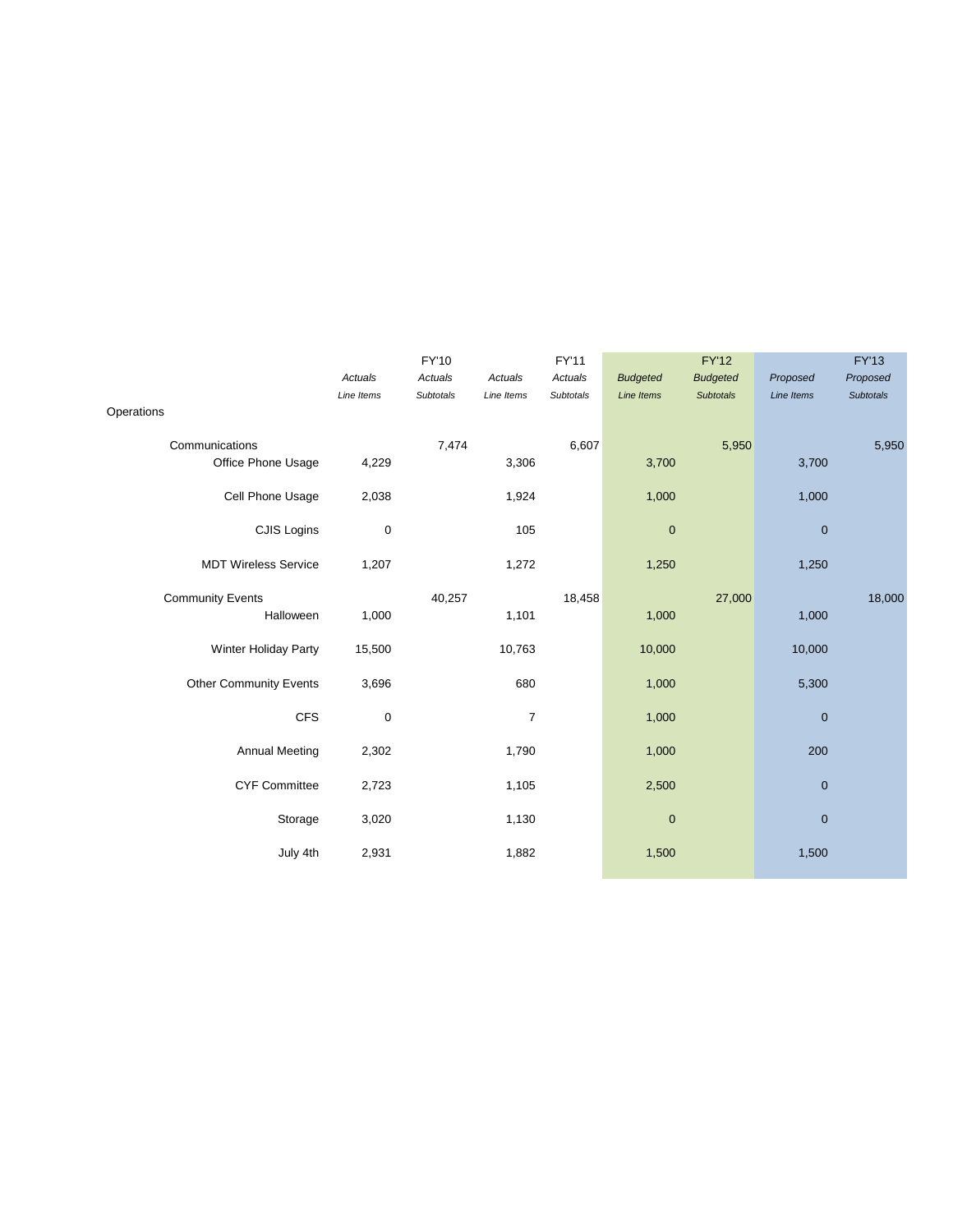| General                                   |           | 37,386    | 44,877  |           | 32,410 |                  | 36,910 |
|-------------------------------------------|-----------|-----------|---------|-----------|--------|------------------|--------|
| Payroll Processing                        | 3,664     | 4,358     |         | 4,060     |        | 4,060            |        |
| <b>Bank Charges</b>                       | 7,061     | 8,509     |         | 3,250     |        | 5,000            |        |
| Newsletter                                | 9,085     | 12,637    |         | 9,000     |        | 9,000            |        |
| Elections                                 | 2,723     | 1,578     |         | 3,000     |        | 3,000            |        |
| <b>Books &amp; Publications</b>           | 45        | 0         |         | 100       |        | 100              |        |
| <b>Meeting Expenses</b>                   | 7,902     | 7,810     |         | 9,000     |        | 1,500            |        |
| Reimbursements: Mileage/Other             | 227       | 119       |         | 250       |        | 250              |        |
| Metered Postage                           | 2,500     | 2,688     |         | 2,500     |        | 2,500            |        |
| <b>Bulk Permit Postage</b>                | 2,813     | 2,235     |         | 2,500     |        | 2,500            |        |
| General Postage                           | 525       | 1,007     |         | 500       |        | 500              |        |
| Printing                                  | 9,926     | 3,936     |         | 7,250     |        | 8,500            |        |
| Insurance                                 |           | 7,461     | 7,142   |           | 6,550  |                  | 5,700  |
| General & Excess Liability                | 683       | 693       |         | 850       |        | 500              |        |
| Primary Endorsements (LGIT)               | 1,757     | 1,175     |         | 1,500     |        | 1,000            |        |
| <b>Public Officials</b>                   | 2,027     | 4,074     |         | 2,000     |        | 2,500            |        |
| Property (LGIT)                           | 0         | 0         |         | $\pmb{0}$ |        | $\boldsymbol{0}$ |        |
| Vehicle                                   | $\pmb{0}$ | 0         |         | 200       |        | 200              |        |
| Treasury, Fidelity & Crime                | 2,994     | 1,200     |         | 2,000     |        | 1,500            |        |
| <b>Professional Services</b>              |           | 782,264   | 261,833 |           | 14,750 |                  | 14,500 |
| Accounting & Audit                        | 12,039    | 12,157    |         | 12,000    |        | 12,000           |        |
| <b>Professional Recruiting</b>            | 20,366    | $\pmb{0}$ |         | $\pmb{0}$ |        | $\pmb{0}$        |        |
| <b>Code Enforcement Consulting</b>        | 4,693     | 0         |         | $\pmb{0}$ |        | $\pmb{0}$        |        |
| Legal: General Counsel                    | 383,603   | 238,158   |         |           |        |                  |        |
| Legal: Euwer ROW                          | 288,997   | (30, 613) |         | $\pmb{0}$ |        | $\mathbf 0$      |        |
| <b>Community Consulting &amp; General</b> | $\pmb{0}$ | 0         |         | $\pmb{0}$ |        | $\mathbf 0$      |        |
| Admin: Other Professional Services        | 71,013    | 40,301    |         | $\pmb{0}$ |        | $\mathbf 0$      |        |
| Legal:Notices                             | 1,553     | 0         |         | 1,500     |        | 1,500            |        |
| Website Maintenance & Improvement         | $\pmb{0}$ | 1,830     |         | 1,250     |        | 1,000            |        |
|                                           |           |           |         |           |        |                  |        |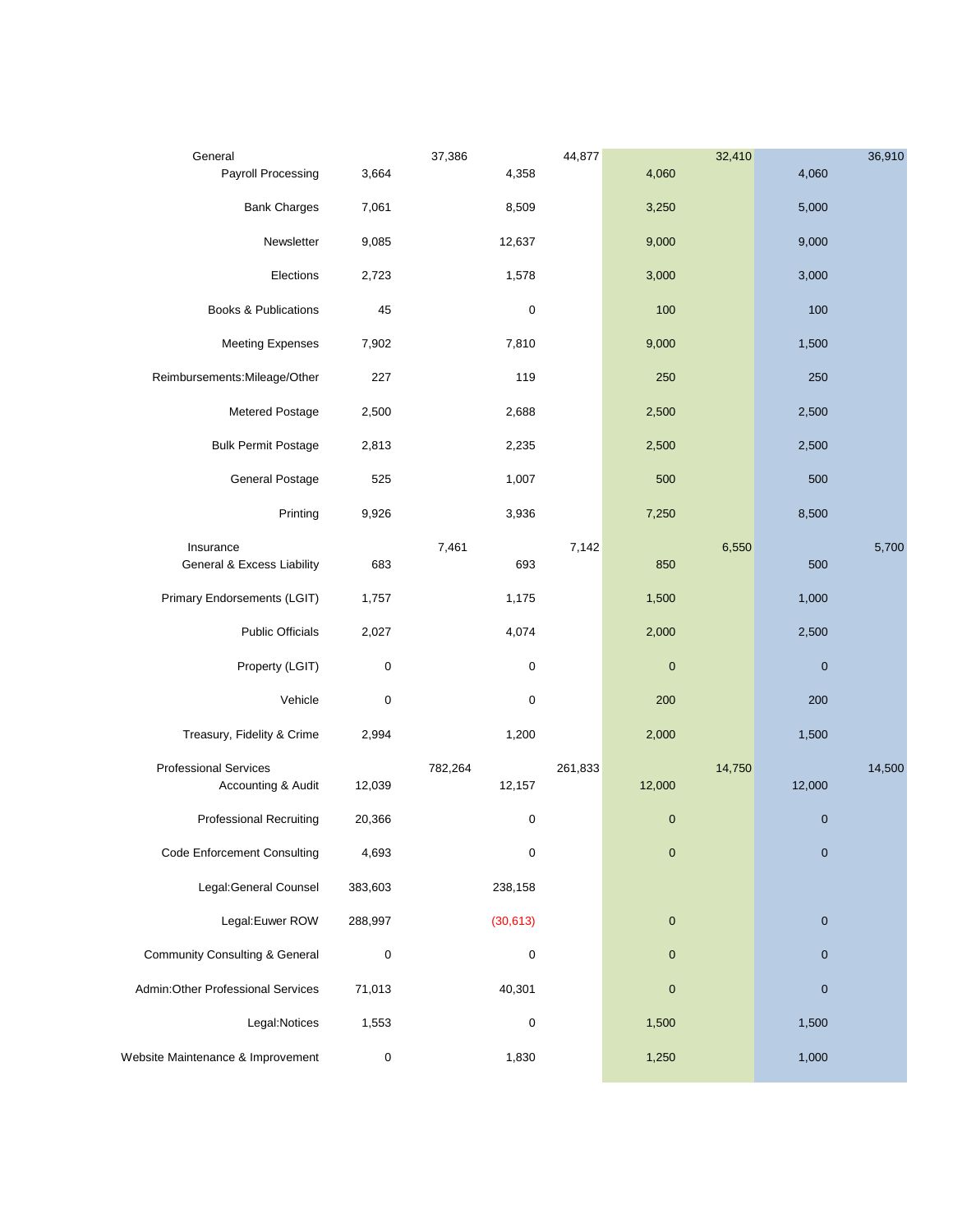| <b>Service Contracts</b>                                                |             | 13,517      |                               | 9,065   |             | 11,415    |           | 11,915    |
|-------------------------------------------------------------------------|-------------|-------------|-------------------------------|---------|-------------|-----------|-----------|-----------|
| Admin Copier/Fax Service                                                | 12,833      |             | 8,153                         |         | 10,500      |           | 9,500     |           |
| Postage Meter & Scale Rental                                            | 684         |             | 912                           |         | 915         |           | 915       |           |
| <b>Accounting Software Contract</b>                                     | $\mathbf 0$ |             | $\mathbf 0$                   |         | $\mathbf 0$ |           | 1,500     |           |
| Supplies<br><b>Administration Office Supplies</b>                       | 6,498       | 6,498       | 6,511                         | 6,511   | 6,000       | 6,000     | 6,000     | 6,000     |
| <b>Vehicle Operations</b><br>Fuel                                       | $\mathbf 0$ | $\mathbf 0$ | 40                            | 130     | 250         | 450       | 250       | 750       |
| Maintenance & Repairs                                                   | $\mathbf 0$ |             | 90                            |         | 200         |           | 500       |           |
| Equipment M&R<br>Equipment Repair & Maintenance                         | $\mathbf 0$ | $\mathbf 0$ | $\pmb{0}$                     | 0       | 1,000       | 1,000     | 500       | 500       |
| <b>Computer &amp; Technical Support</b><br>Office Equipment & Furniture | 747         | 8,994       | 947                           | 5,487   | 1,000       | 10,200    | 1,000     | 10,200    |
| Software Upgrades                                                       | 700         |             | $\mathbf 0$                   |         | 1,000       |           | 1,000     |           |
| Hardware Systems                                                        | 6,946       |             | 2,788                         |         | 1,500       |           | 1,500     |           |
| Data Backup                                                             | $\mathbf 0$ |             | $\mathbf 0$                   |         | 4,000       |           | 4,000     |           |
| Installations & Setup                                                   | 298         |             | 41                            |         | 200         |           | 200       |           |
| Peripherals                                                             | $\mathbf 0$ |             | 74                            |         | 500         |           | 500       |           |
| SW/Hardware New Sys/Apps                                                | 303         |             | 1,637                         |         | 2,000       |           | 2,000     |           |
| Subtotal                                                                | 903,851     | 903,851     | 360,110                       | 360,110 | 115,725     | 115,725   | 110,425   | 110,425   |
| <b>Total Administration</b>                                             | 1,351,176   | 1,351,176   | 765,397                       | 765,397 | 544,957     | 544,957   | 533,449   | 533,449   |
| <b>State User Fees</b>                                                  |             |             |                               |         |             |           | 28,000    | 28,000    |
| <b>Legal-General Counsel</b>                                            |             |             |                               |         | 255,000     | 255,000   | 150,000   | 150,000   |
| <b>Subtotal</b>                                                         | 5,617,715   |             | 5,617,715 4,218,600 4,218,600 |         | 4,432,054   | 4,432,054 | 4,026,388 | 4,026,388 |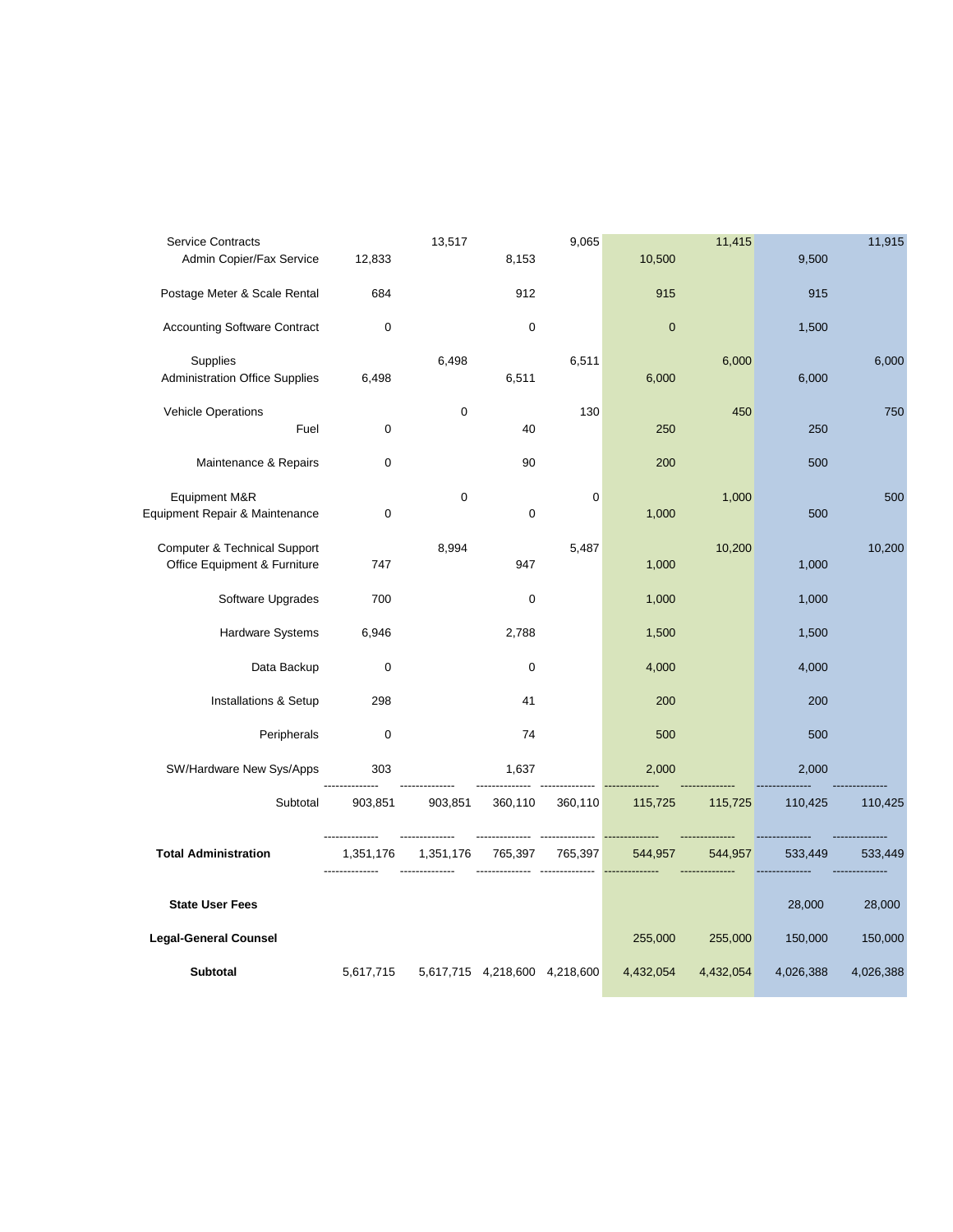|                                          |            | FY'10            |             | FY'11       |                   | <b>FY'12</b>     |             | <b>FY'13</b>     |
|------------------------------------------|------------|------------------|-------------|-------------|-------------------|------------------|-------------|------------------|
| Facilities, Fleet & Infrastructure       | Actuals    | Actuals          | Actuals     | Actuals     | <b>Budgeted</b>   | <b>Budgeted</b>  | Proposed    | Proposed         |
| <b>Village Hall</b>                      | Line Items | <b>Subtotals</b> | Line Items  | Subtotals   | <b>Line Items</b> | <b>Subtotals</b> | Line Items  | <b>Subtotals</b> |
| <b>Systems &amp; Structures</b>          |            | 11,274           |             | 17,265      |                   | 35,000           |             | 20,000           |
| <b>Building:Systems &amp; Structures</b> | 8,261      |                  | 14,452      |             | 25,000            |                  | 12,500      |                  |
| Building: Repair & Maintenance           | 1,600      |                  | 1,954       |             | 5,500             |                  | 3,000       |                  |
| Building:Finshes/Public                  | 1,413      |                  | 859         |             | 4,500             |                  | 4,500       |                  |
| Insurance                                |            | 3,989            |             | 3,814       |                   | 4,275            |             | 3,275            |
| <b>Boiler</b>                            | 182        |                  | 262         |             | 275               |                  | 275         |                  |
| Property (LGIT)                          | 3,807      |                  | 3,552       |             | 4,000             |                  | 3,000       |                  |
| <b>Service Contracts</b>                 |            | 22,490           |             | 19,230      |                   | 21,500           |             | 21,000           |
| Janitorial Services                      | 13,988     |                  | 15,150      |             | 18,000            |                  | 18,000      |                  |
| Generator                                | 1,800      |                  | 1,920       |             | 1,000             |                  | 1,000       |                  |
| Heating & Air Conditioning               | 6,702      |                  | 2,160       |             | 2,500             |                  | 2,000       |                  |
| Supplies                                 |            | 4,194            |             | 3,515       |                   | 4,000            |             | 4,000            |
| Consumables: Building                    | 4,113      |                  | 3,515       |             | 3,500             |                  | 3,500       |                  |
| Small Tools & Supplies                   | 81         |                  | $\pmb{0}$   |             | 500               |                  | 500         |                  |
| <b>Utilities</b>                         |            | 51,435           |             | 34,972      |                   | 27,080           |             | 37,360           |
| <b>Building Electricity</b>              | 35,455     |                  | 20,874      |             | 16,060            |                  | 20,060      |                  |
| Gas                                      | 12,001     |                  | 10,517      |             | 7,300             |                  | 10,300      |                  |
| Water & Sewer                            | 3,979      |                  | 3,581       |             | 3,720             |                  | 7,000       |                  |
| Equipment M&R                            |            | 1,621            |             | $\mathbf 0$ |                   | 2,000            |             | 1,000            |
| Equipment Repair & Maintenance           | 1,621      |                  | $\mathbf 0$ |             | 2,000             |                  | 1,000       |                  |
| <b>Computer &amp; Technical Support</b>  |            | $\boldsymbol{0}$ |             | $\pmb{0}$   |                   |                  |             |                  |
| Furniture                                | $\pmb{0}$  |                  | 0           |             | $\mathbf 0$       |                  | $\mathbf 0$ |                  |
| Subtotal                                 | 95,003     | 95,003           | 78,796      | 78,796      | 93,855            | 93,855           | 86,635      | 86,635           |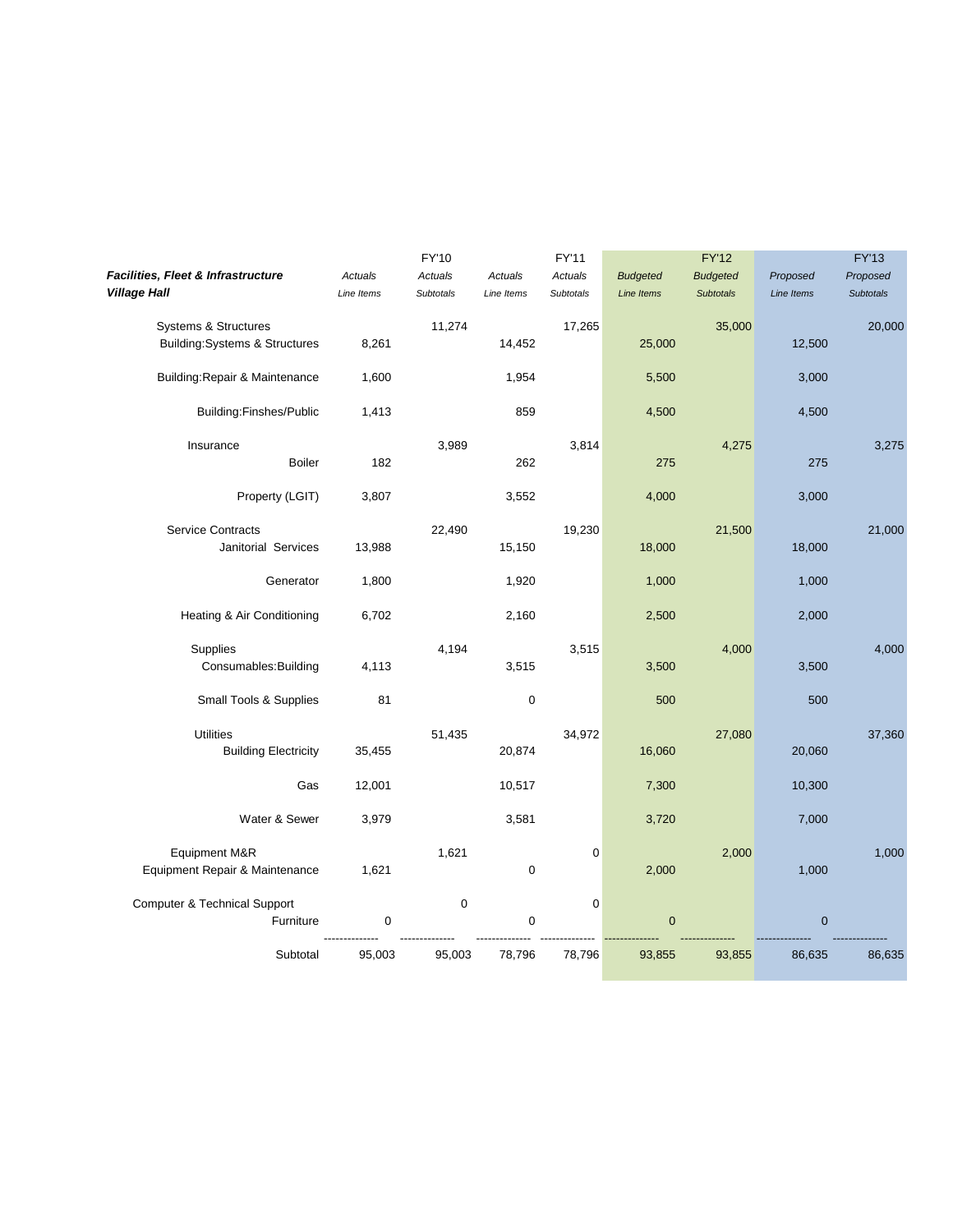|                                    | FY'10      |                  |             | FY'11            |                 | <b>FY'12</b>     | <b>FY'13</b> |                  |
|------------------------------------|------------|------------------|-------------|------------------|-----------------|------------------|--------------|------------------|
|                                    | Actuals    | Actuals          | Actuals     | Actuals          | <b>Budgeted</b> | <b>Budgeted</b>  | Proposed     | Proposed         |
|                                    | Line Items | <b>Subtotals</b> | Line Items  | <b>Subtotals</b> | Line Items      | <b>Subtotals</b> | Line Items   | <b>Subtotals</b> |
| Parks, Trees & Greenspace          |            |                  |             |                  |                 |                  |              |                  |
| Communications                     |            | 990              |             | 4,318            |                 | $\mathbf 0$      |              | 7,220            |
| <b>Emergency Phones</b>            | 0          |                  | 849         |                  | $\mathbf 0$     |                  | 1,220        |                  |
| <b>Security Cameras</b>            | 990        |                  | 3,469       |                  | $\mathbf 0$     |                  | 6,000        |                  |
| Grounds & Amenities                |            | 57,661           |             | 56,266           |                 | 63,000           |              | 62,300           |
| Fixtures, Accessories & Fence      | 5,311      |                  | 3,515       |                  | 7,500           |                  | 7,500        |                  |
| Parks Committee                    |            |                  | 2,428       |                  | $\mathbf 0$     |                  | $\mathbf 0$  |                  |
| Turf & Shrubs                      | 4,842      |                  | 3,361       |                  | 2,500           |                  | 1,800        |                  |
| Landscape Maintenance Services     | 39,456     |                  | 39,456      |                  | 43,000          |                  | 43,000       |                  |
| <b>Belmont Buffer M&amp;R</b>      | 8,052      |                  | 7,506       |                  | 10,000          |                  | 10,000       |                  |
| <b>Professional Services</b>       |            | 5,949            |             | $\mathbf 0$      |                 | $\mathbf{0}$     |              | $\mathbf 0$      |
| <b>Parks Professional Services</b> | 5,949      |                  | $\mathbf 0$ |                  | $\pmb{0}$       |                  | $\pmb{0}$    |                  |
| <b>Service Contracts</b>           |            | 8,844            |             | 1,748            |                 | 1,950            |              | 1,700            |
| <b>Parks Pest Control Services</b> | 573        |                  | 383         |                  | 750             |                  | 500          |                  |
| <b>Irrigation Systems</b>          | 1,745      |                  | $\mathbf 0$ |                  | 1,200           |                  | 1,200        |                  |
| Buffer Call Box & Cameras          | 6,526      |                  | 1,365       |                  | $\mathbf 0$     |                  | $\pmb{0}$    |                  |
| Supplies                           |            | 67               |             | 176              |                 | 250              |              | 250              |
| <b>Small Tools &amp; Supplies</b>  | 67         |                  | 176         |                  | 250             |                  | 250          |                  |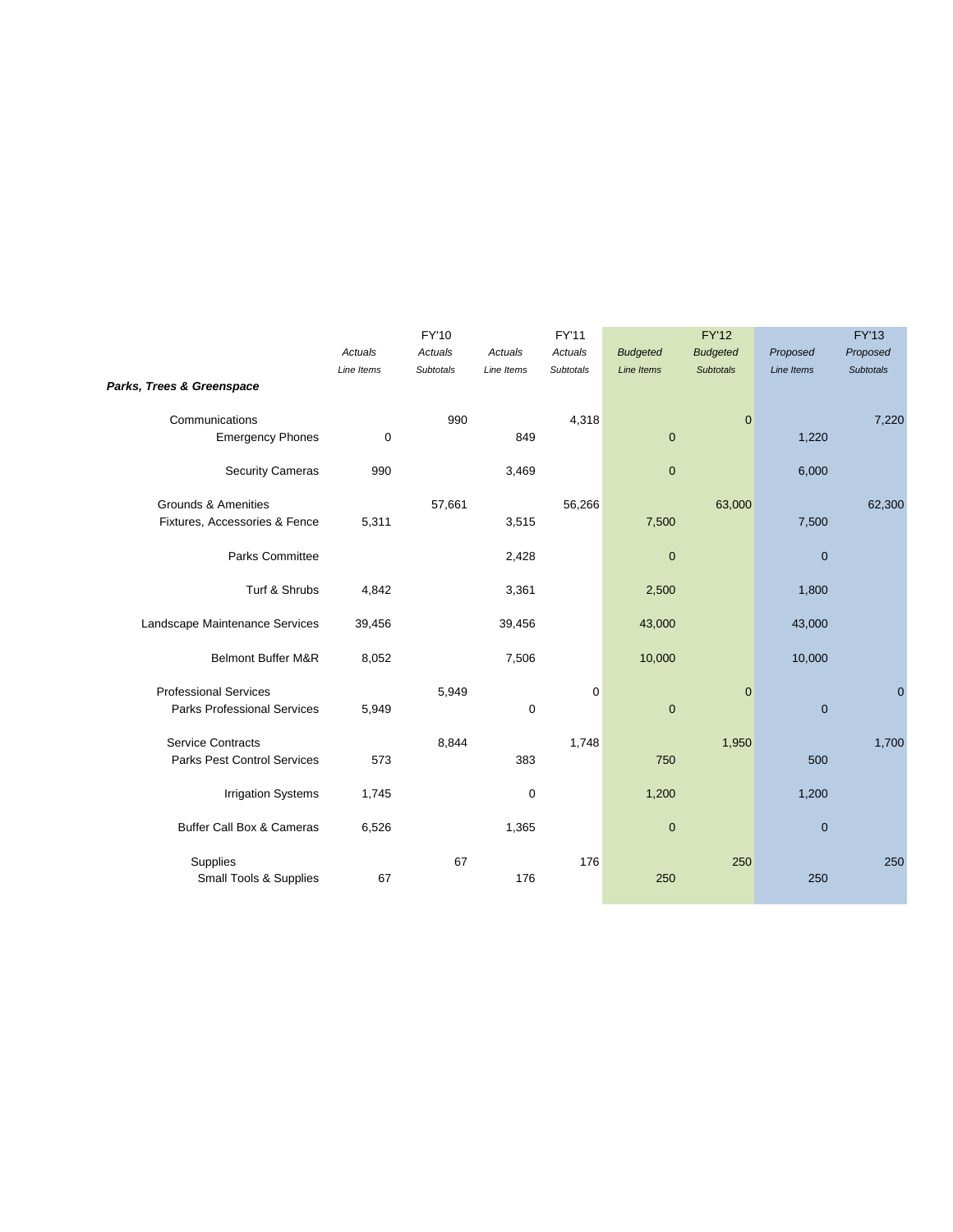| Tree Programs                                    |                       | 249,198                              |                       | 269,839                              |                               | 168,000                                             |                        | 166,000                                      |
|--------------------------------------------------|-----------------------|--------------------------------------|-----------------------|--------------------------------------|-------------------------------|-----------------------------------------------------|------------------------|----------------------------------------------|
| Inspections                                      | 21,182                |                                      | 30,335                |                                      | 31,000                        |                                                     | 31,000                 |                                              |
| Planting Program/Tree Stock                      | 6,651                 |                                      | 8,551                 |                                      | 7,500                         |                                                     | 22,500                 |                                              |
| Young Tree/Task Specific                         | 1,032                 |                                      | $\pmb{0}$             |                                      | 500                           |                                                     | 500                    |                                              |
| <b>Programmed Pruning</b>                        | 57,397                |                                      | 39,281                |                                      | 25,000                        |                                                     | $\pmb{0}$              |                                              |
| <b>Unscheduled Pruning</b>                       | 17,743                |                                      | 52,083                |                                      | 25,000                        |                                                     | 50,000                 |                                              |
| Fertilization/Root & Ground Work                 | 33,375                |                                      | 26,617                |                                      | 1,000                         |                                                     | 1,000                  |                                              |
| Pest & Disease Control                           | 77,106                |                                      | 67,075                |                                      | 40,000                        |                                                     | 15,000                 |                                              |
| Dutch Elm Disease Prevention                     | 2,789                 |                                      | 1,142                 |                                      | 15,000                        |                                                     | 15,000                 |                                              |
| <b>Unscheduled Priority Removals</b>             | 7,734                 |                                      | 12,045                |                                      | 5,000                         |                                                     | 10,000                 |                                              |
| Scheduled Winter Takedowns                       | 14,907                |                                      | 26,599                |                                      | 15,000                        |                                                     | 15,000                 |                                              |
| Stump Grinding & Hauling                         | 7,807                 |                                      | 5,431                 |                                      | 2,500                         |                                                     | 5,500                  |                                              |
| Arborist 2                                       | 1,475                 |                                      | 680                   |                                      | 500                           |                                                     | 500                    |                                              |
| <b>Utilities</b>                                 |                       | 947                                  |                       | 1,275                                |                               | 2,000                                               |                        | 1,750                                        |
| <b>Buffer Path Lights</b>                        | 947                   |                                      | 1,275                 |                                      | 1,500                         |                                                     | 1,250                  |                                              |
| <b>Buffer Water</b>                              | $\mathbf 0$           |                                      | $\pmb{0}$             |                                      | 500                           |                                                     | 500                    |                                              |
| Equipment M&R                                    |                       | $\mathbf 0$                          |                       | 737                                  |                               | 500                                                 |                        | 500                                          |
| Equipment Repair & Maintenance                   | $\mathbf 0$           |                                      | 737                   |                                      | 500                           |                                                     | 500                    |                                              |
| Subtotal                                         | 323,656               | 323,656                              | 334,359               | 334,359                              | 235,700                       | 235,700                                             | 239,720                | 239,720                                      |
|                                                  | Actuals<br>Line Items | FY'10<br>Actuals<br><b>Subtotals</b> | Actuals<br>Line Items | FY'11<br>Actuals<br><b>Subtotals</b> | <b>Budgeted</b><br>Line Items | <b>FY'12</b><br><b>Budgeted</b><br><b>Subtotals</b> | Proposed<br>Line Items | <b>FY'13</b><br>Proposed<br><b>Subtotals</b> |
| Lights                                           |                       |                                      |                       |                                      |                               |                                                     |                        |                                              |
| <b>Utilities</b><br><b>Street Lights-Utility</b> | 33,625                | 33,625                               | 43,263                | 43,263                               | 40,000                        | 40,000                                              | 40,000                 | 40,000                                       |
|                                                  | 33,625                | 33,625                               | 43,263                | 43,263                               | 40,000                        | 40,000                                              | 40,000                 | 40,000                                       |
| Subtotal Facilities, Fleet & Infrastructure      | 452,284               | 452,284                              | 456,418               | 456,418                              | 369,555                       | 369,555                                             | 366,355                | 366,355                                      |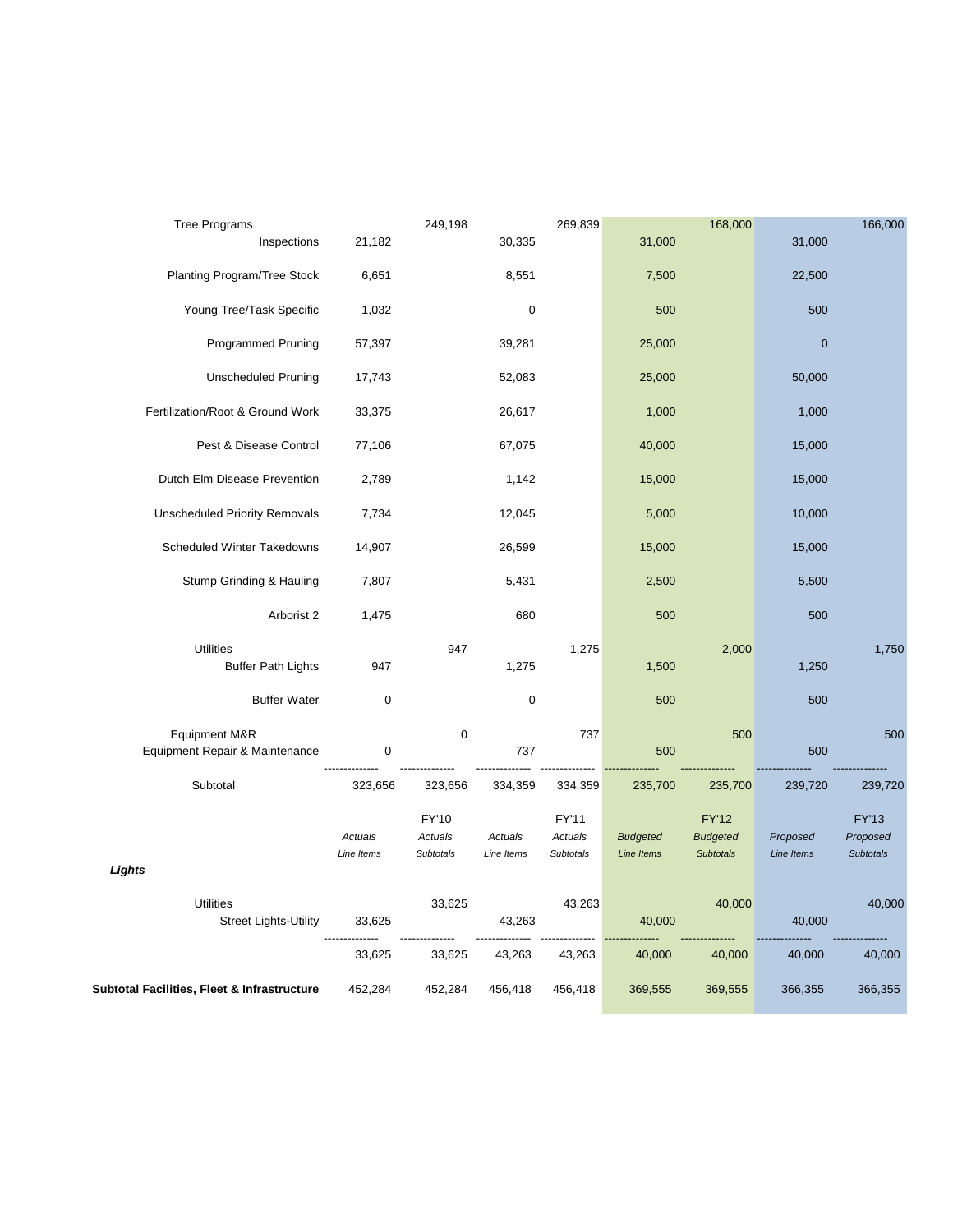## *Capital Equipment Purchases*

| Department/Category        |        |                  |             |   |              |              |              |                |
|----------------------------|--------|------------------|-------------|---|--------------|--------------|--------------|----------------|
| Administration             |        | 14,349           |             | 0 |              | $\mathbf 0$  |              | 70,000         |
| <b>Equipment Purchases</b> | 14,349 |                  | 0           |   | $\mathbf 0$  |              | $\mathbf 0$  |                |
| <b>Boilers</b>             | 0      | $\mathbf 0$      | $\mathbf 0$ | 0 | $\mathbf{0}$ | $\mathbf{0}$ | 30,000       |                |
| <b>Computer Servers</b>    | 0      | $\boldsymbol{0}$ | 0           | 0 | $\mathbf{0}$ | $\mathbf 0$  | 10,000       |                |
| <b>Digital Archiving</b>   | 7,461  | 7,461            | 0           | 0 | 55,000       | 55,000       | 30,000       |                |
| <b>Capital Contracts</b>   |        | 2,220            |             | 0 |              | $\mathbf{0}$ |              | $\overline{0}$ |
| <b>Equipment Purchases</b> | 2,220  |                  | 0           |   | $\mathbf 0$  |              | $\mathbf 0$  |                |
| Police                     |        | 62,734           |             | 0 |              | $\mathbf 0$  |              | $\mathbf 0$    |
| <b>Equipment Purchases</b> | 9,730  |                  | 0           |   | $\mathbf 0$  |              | $\mathbf 0$  |                |
| New Technology             |        |                  |             |   |              | 81,363       |              | 8,400          |
| Radio Upgrades             |        |                  |             |   | 63,321       |              | $\mathbf 0$  |                |
| Vehicle Purchases          | 53,004 |                  | $\pmb{0}$   |   | $\mathbf{0}$ |              | $\mathbf{0}$ |                |
| Mobile Data Terminals      |        |                  |             |   |              |              | 8,400        |                |
| Communications             |        | $\mathbf 0$      |             | 0 |              | $\mathbf{0}$ |              | $\overline{0}$ |
| <b>Equipment Purchases</b> | 0      |                  | 0           |   | $\mathbf 0$  |              | $\mathbf 0$  |                |
| Public Works               |        | 1,428            |             | 0 |              | $\mathbf 0$  |              | 0              |
| Garage & Bays              | 1,989  |                  | 0           |   | $\mathbf{0}$ |              | $\mathbf 0$  |                |
| <b>Equipment Purchases</b> | (561)  |                  | 0           |   | $\mathbf{0}$ |              | $\mathbf 0$  |                |
| Vehicle Purchases          | 0      |                  | 0           |   | 18,042       |              | $\mathbf 0$  |                |
| Subtotal                   | 88,192 | 88,192           | 0           | 0 | 136,363      | 136,363      | 78,400       | 78,400         |